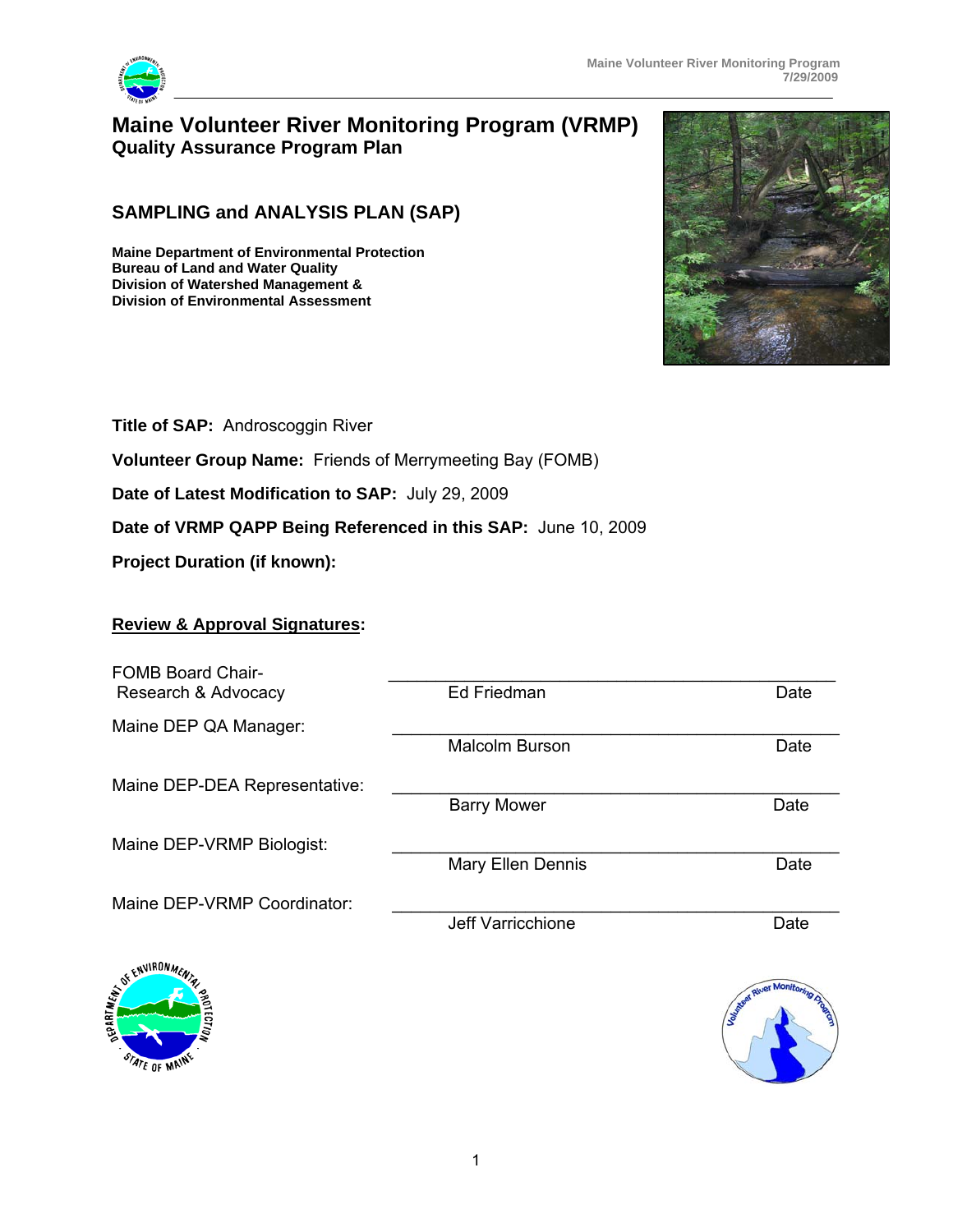

# **Table of Contents**

i. Lists of Tables, Figures, Appendices, and Acronyms Commonly Used in This **Document** 

## **I. PROJECT MANAGEMENT**

- 1.0 Title and Approval Page
- 1.1 Table of Contents
- 1.2 List of Tables, Figures, and Appendices
- 1.3 Distribution List
- 1.4 Project Task/Organization
- 1.5 Problem Definition/ Project Background
- 1.6 Project /Task Description
- 1.7 Quality Objectives and Criteria
- 1.8 Training Requirements and Certification
- 1.9 Documents and Records

## **II. DATA GENERATION AND ACQUISITION**

- 2.0 Sampling Process (Experimental) Design
- 2.1 Sampling Methods
- 2.2 Sample Handling and Custody
- 2.3 Analytical Methods
- 2.4 Quality Control
- 2.5 Instrument/Equipment Testing, Inspection, and Maintenance
- 2.6 Instrument/Equipment Calibration and Frequency
- 2.7 Inspection/Acceptance Requirements
- 2.8 Non-direct measurements
- 2.9 Data Management

### **III. ASSESSMENT AND OVERSIGHT**

- 3.0 Assessment and Response Actions
- 3.1 Reports to Management

## **IV. DATA VALIDATION AND USABILITY**

- 4.0 Data Review, Verification, and Validation
- 4.4 Verification and Validation Methods
- 4.5 Reconciliation with User Requirements

## **V. REFERENCES**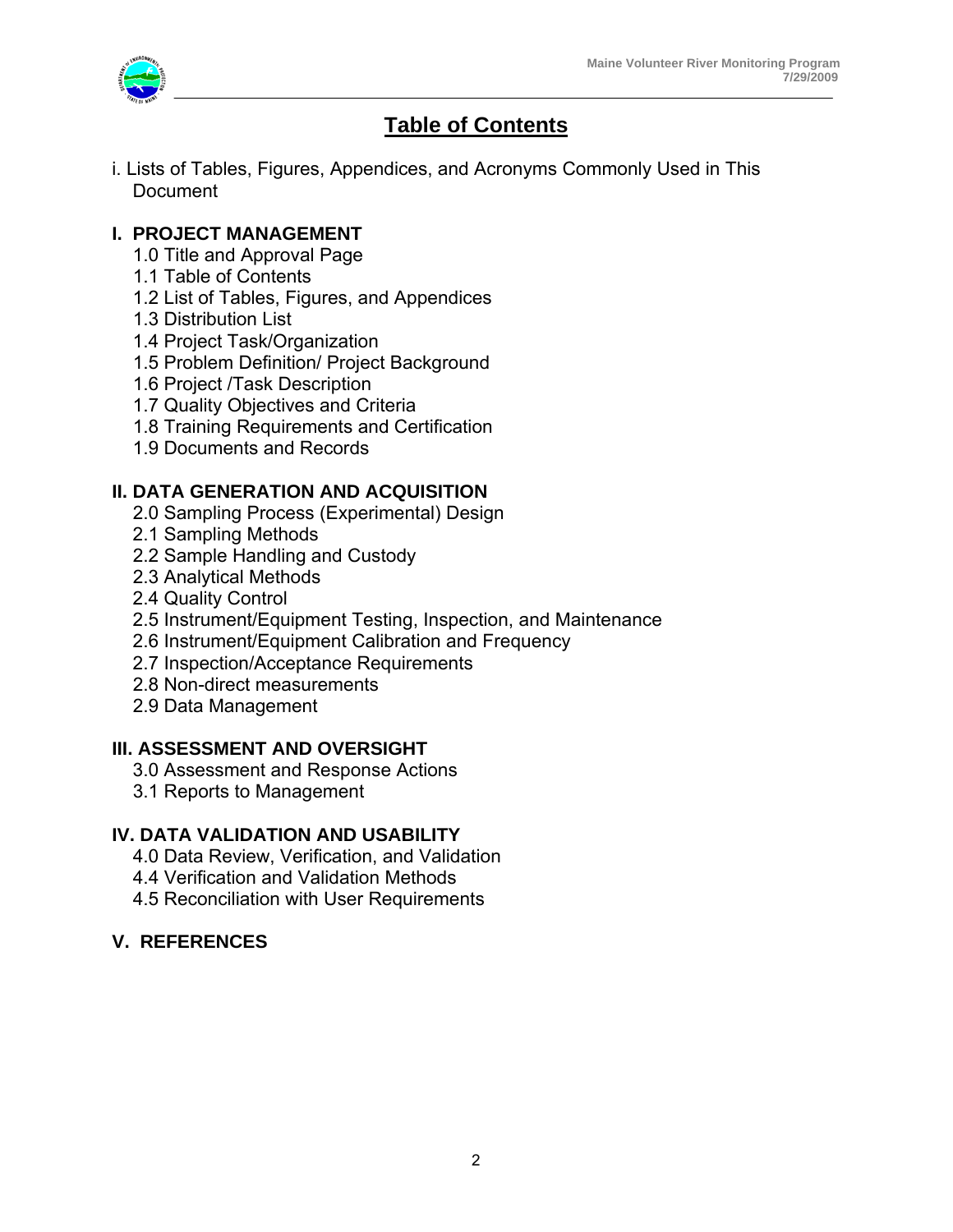

## **List of Tables**

A: Project Organization

B: Sampling Stations

#### **List of Figures**

A: Androscoggin River Watershed Map

B: Sampling Stations Map

## **List of Appendices**

- A: Data Quality Objectives (VRMP QAPP-Table 3a)
- B: Frequency of Precision Measurements (VRMP QAPP-Table 3c)
- C: Standard Operating Procedures (SOPs)
- D: Field Data Sheets/Chain of Custody Sheets
- E: Sample Holding Times and Preservation (VRMP QAPP-Table 3d)
- F: Site Location Form
- G: Site Descriptions and Photographs
- H: Sampling Position Requirements (VRMP QAPP-Table 4a)
- I: Maintenance, Testing and Inspection Procedures (VRMP QAPP-Table 5a)
- J: Data Management Overview (VRMP QAPP-Section 5.10)
- K: Criteria used to Review/Validate Data (VRMP QAPP-Table 6)
- L: IDEXX Lab QA-QC Steps (from VRMP QAPP Appendix 11)

### **Acronyms Commonly Used in This Document**

- QA Quality Assurance<br>
QAPP Quality Assurance
- Quality Assurance Project Plan
- SAP Sampling and Analysis Plan
- SOP Standard Operating Procedure
- VRMP Volunteer River Monitoring Program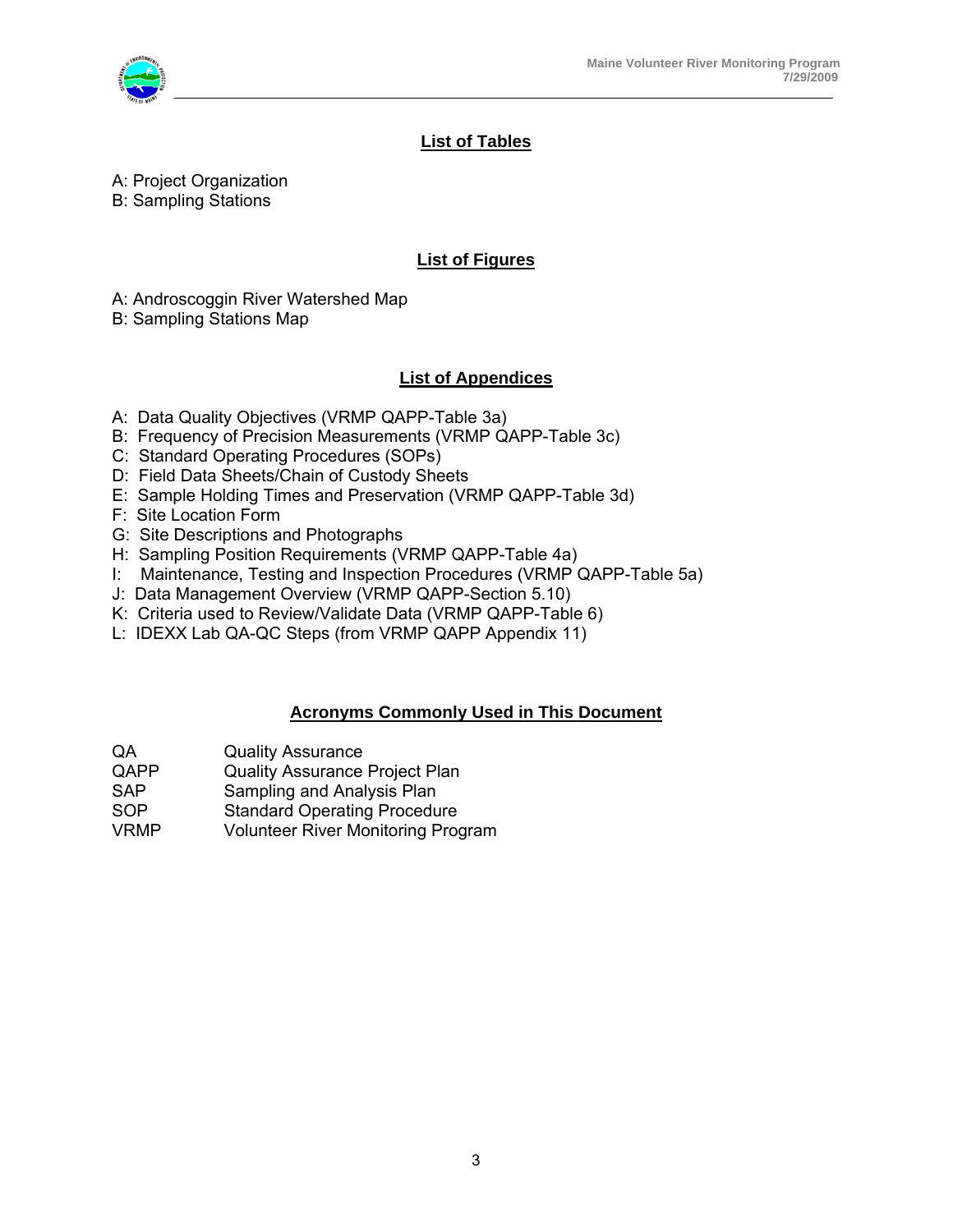

Δ **[Important Note:** This SAP deals primarily with methods, protocols, site locations, and QA/QC measures used by Friends of Merrymeeting Bay, as covered under Maine DEP's 2009 Volunteer River Monitoring Program QAPP. This document does include additional language supplied by Friends of Merrymeeting Bay that details additional methods that they use and sites that they monitor but which are not covered under the VRMP QAPP. Brackets "[ ]" and the symbol "<sup> $\Delta$ "</sup> indicate methods, sites, etc. that are not covered by the VRMP QAPP.]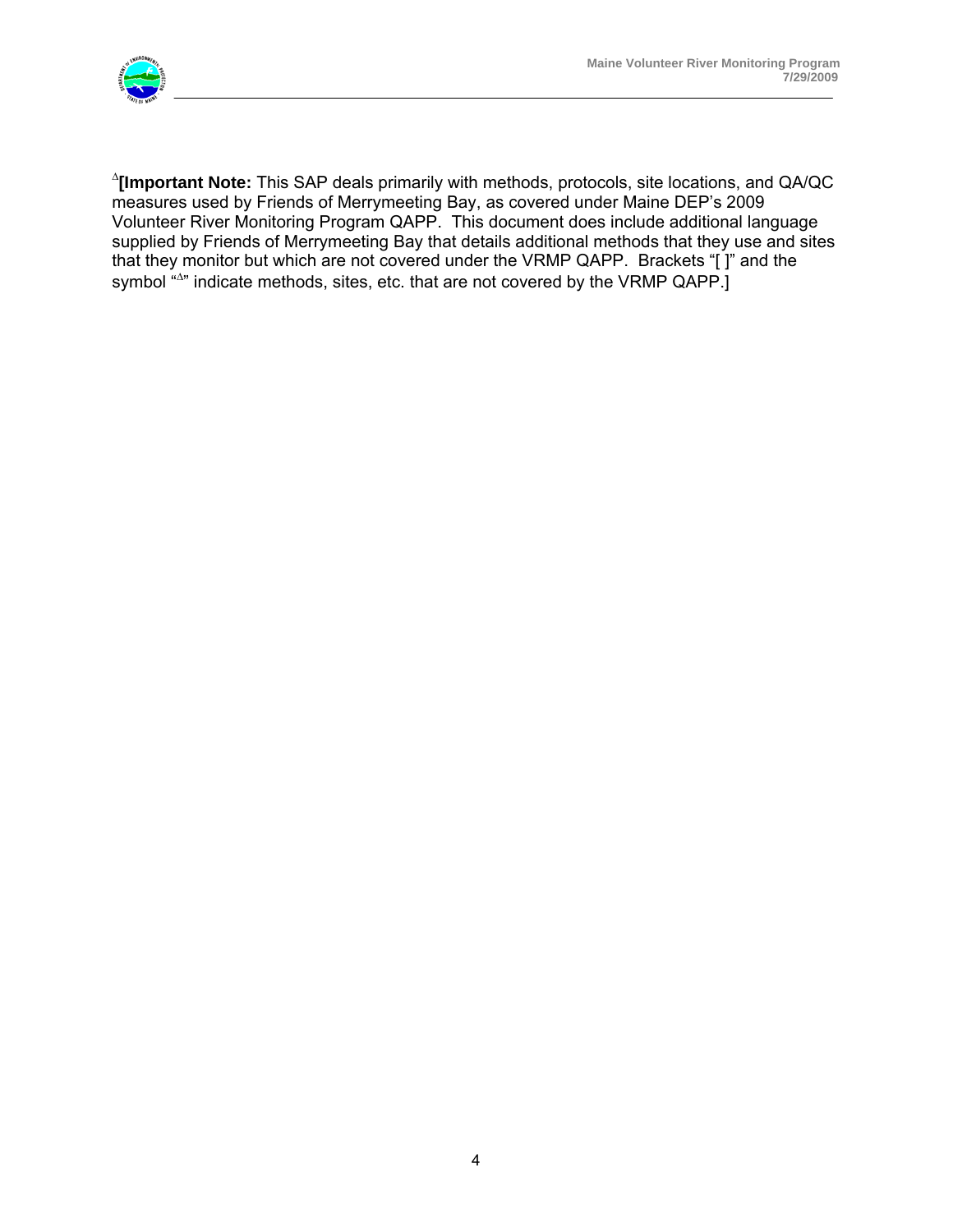

#### **I. PROJECT MANAGEMENT (cont'd)**

#### **1.3 SAP Distribution List**

**Names & contact information for Maine DEP recipients:** *(include name, title, phone number and email)* 

- 1) Barry Mower, Biologist, 287-7777, Barry.F.Mower@maine.gov
- 2) Jeff Varricchione, Biologist, 822-6317, Jeffrey.T.Varricchione@maine.gov
- 3) Mary Ellen Dennis, Biologist, 287-7729, Mary-ellen.C.Dennis@maine.gov
- 4) Don Albert, Senior Environmental Engineer, 287-7767, Don.J.Albert@maine.gov

#### **Names & contact information for volunteer group representatives:** *(include name, title, organization, and phone number)*

- 1) Ed Friedman, Board Chair-Research & Advocacy, 933-5268, edfomb@suscom-maine.net
- 2) Misty Gorski, Executive Coordinator, 582-5608, fomb@gwi.net
- 3) Bill Milam, WQ Monitor Coordinator, 443-9738, wmilam@suscom-maine.net
- 4) Kermit Smyth, WQ Monitor Coordinator, 725-8420, kcsmaine@netscape.net

**Names and contact information of external technical reviewer(s), if any:** *(include name, title, organization, and phone number)* 

- 1)
- 2)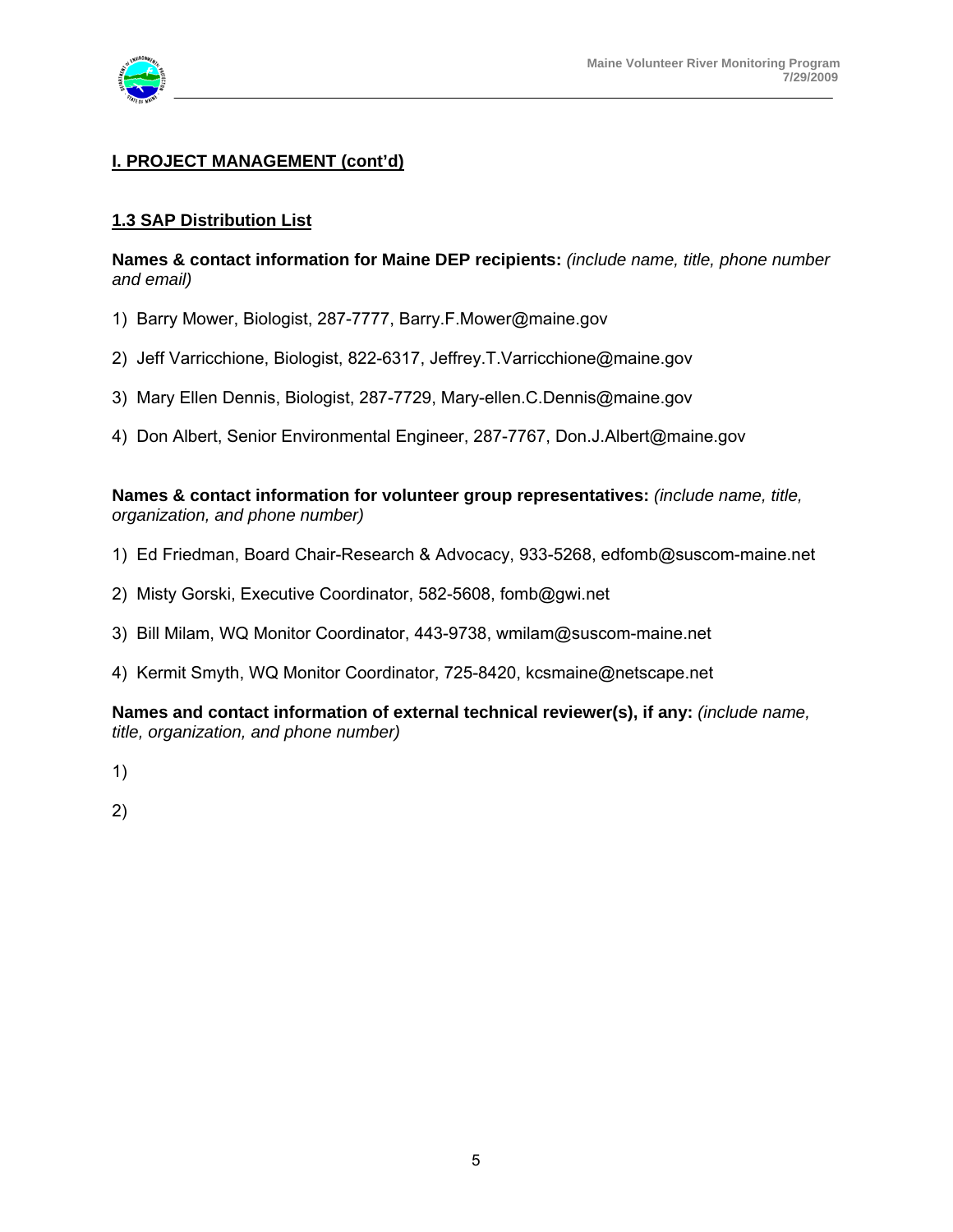

## **1.4 Project / Task Organization.**

Identify the individuals and organizations participating in your project and discuss their specific roles and responsibilities other than those already included in the Maine DEP's Volunteer River Monitoring Program (VRMP) QAPP.

- Include group's coordinator, decision-makers, project data manager, principal data users, laboratories and any other persons critical to the implementation of the SAP.
- Each entry should include the following: name, title, organization, and a brief description of that person's or organization's responsibilities related to this specific project.

An organizational chart that shows relationships/lines of communication among project participants may be appropriate and must identify any subcontractor relationships relevant to environmental data operations, including laboratories providing analytical services. Please sketch out, "paste" in, or append a flow-chart diagram that shows how all these individuals and organizations are related. (Inserting a scanned image of the diagram is acceptable.) The lower half of the following image is a basic example of what your group's flow chart could look like.

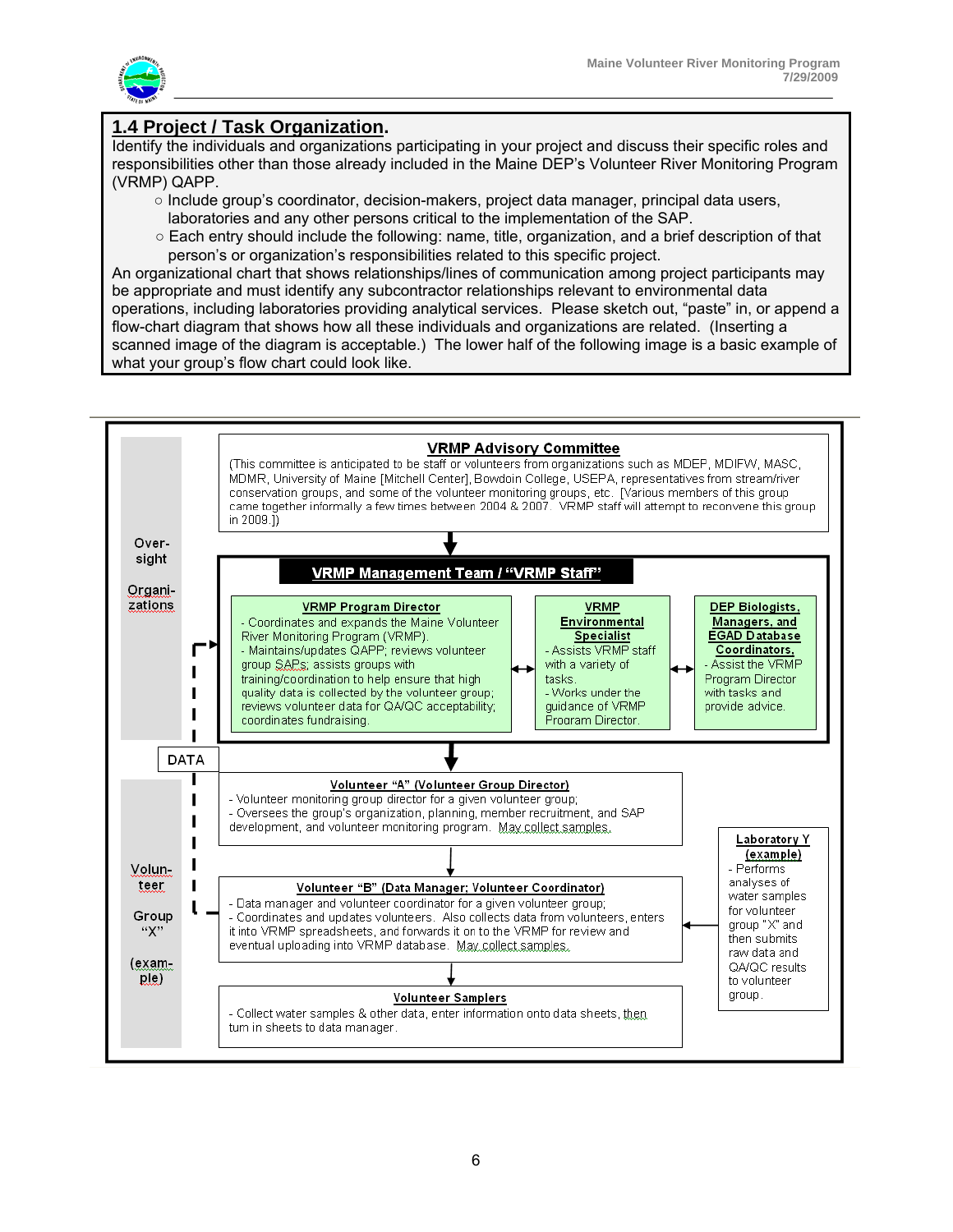

**1.4 Project and Task Organization (cont'd)**. Place your table, sketch, flow chart, or list of descriptions here or append to the end of this document (and note as such).

| <b>DEP Project Officer-Jeff Varricchione</b> | DEP's primary contact for project activities, coordinates DEP input for<br>project implementation; evaluates provider performance, completeness,<br>and quality of project activities and deliverables; determines whether |  |  |  |
|----------------------------------------------|----------------------------------------------------------------------------------------------------------------------------------------------------------------------------------------------------------------------------|--|--|--|
|                                              | additional actions are required to meet project goals.                                                                                                                                                                     |  |  |  |
| <b>Friends of Merrymeeting Bay, Board</b>    | Provides administration (approves project activities and authorizes                                                                                                                                                        |  |  |  |
| Chair (Research & Advocacy)- Ed              | expenditure of project funds, ensures project tasks are implemented                                                                                                                                                        |  |  |  |
| <b>Friedman</b>                              | according to schedule), and coordinates project activities to assure                                                                                                                                                       |  |  |  |
|                                              | compliance with this SAP and the project workplan. Provides input on                                                                                                                                                       |  |  |  |
|                                              | monitoring design and site selection. Supervise data collection and                                                                                                                                                        |  |  |  |
|                                              | recording activities by volunteer water quality monitors; ensure quality                                                                                                                                                   |  |  |  |
|                                              | assurance and quality control steps carried out by Lab are in                                                                                                                                                              |  |  |  |
|                                              | accordance with the approved QAPP.                                                                                                                                                                                         |  |  |  |
| <b>Friends of Merrymeeting Bay</b>           | Coordinate all project water quality monitoring activities to assure                                                                                                                                                       |  |  |  |
| <b>Volunteer Coordinators</b>                | implementation in accordance with this SAP and the project workplan.                                                                                                                                                       |  |  |  |
| <b>Bill Milam &amp; Kermit Smyth</b>         | Provide input on SAP development and on project implementation.                                                                                                                                                            |  |  |  |
|                                              | (Bill Milam-coordinates chemical monitoring & Kermit Smyth                                                                                                                                                                 |  |  |  |
|                                              | coordinates bacteria monitoring)                                                                                                                                                                                           |  |  |  |
| <b>Friends of Merrymeeting Bay Data</b>      | Oversees data review and entry; may provide input on water quality                                                                                                                                                         |  |  |  |
| Managers - Misty Gorski & Ed                 | data reports.                                                                                                                                                                                                              |  |  |  |
| <b>Friedman</b>                              |                                                                                                                                                                                                                            |  |  |  |
|                                              |                                                                                                                                                                                                                            |  |  |  |
| <b>Friends of Merrymeeting Bay Lab</b>       | Performs [Coliscan &] <sup><math>\triangle</math></sup> IDEXX Colilert laboratory bacteria analyses at                                                                                                                     |  |  |  |
| Technicians - Ruth Innes, Kermit             | a lab setup housed by John Lichter (Professor of Environmental                                                                                                                                                             |  |  |  |
| Smyth & Ed Friedman                          | Studies) at Bowdoin College. Kermit & Ed perform initial processing of                                                                                                                                                     |  |  |  |
|                                              | IDEXX samples, duplicates [and Coliscan replicates] $^{\Delta}$ .                                                                                                                                                          |  |  |  |
|                                              |                                                                                                                                                                                                                            |  |  |  |
| <b>Friends of Merrymeeting Bay</b>           | Collect water samples at sites and perform testing, record field                                                                                                                                                           |  |  |  |
| <b>Volunteer Monitors</b>                    | observations, transmit data to Volunteer Coordinator. Volunteer                                                                                                                                                            |  |  |  |
|                                              | couriers collect water samples and transport them to lab.                                                                                                                                                                  |  |  |  |
| <b>DEP Personnel-Barry Mower, Jeff</b>       | Supervises trainings for volunteer monitors and serves as resource                                                                                                                                                         |  |  |  |
| Varricchione, & Mary Ellen Dennis            | during organization and implementation phases. Leads data analysis                                                                                                                                                         |  |  |  |
|                                              | and interpretation and acts as lead author on water quality data                                                                                                                                                           |  |  |  |
|                                              | analysis reports.                                                                                                                                                                                                          |  |  |  |

#### Table A-Project Organization

#### **1.5 Problem Definition/ Project Background/Goals.**

Describe your group's expected goals for participating in the VRMP (e.g. baseline data, determine health of watershed, potential for re-classification).In addition to expected goals, state the specific problem to be solved, decision to be made, or outcome to be achieved. In other words, describe the reason the monitoring is being done. Provide sufficient background information to provide a historical, scientific, and regulatory perspective for the project. Describe any known water quality impact issues, studies, local ordinances, or watershed management plans which form the basis for the project. Consider referring to Maine DEP's Land and Water – Monitoring and Assessment website < http://www.state.me.us/dep/blwq/monitoring.htm >, Maine DEP's data website < http://www.maine.gov/dep/gis/datamaps/ >, VRMP staff, or other resources such as < http://pearl.maine.edu/ > or < http://learn.bowdoin.edu/apps/hydrology/watersheds/ >.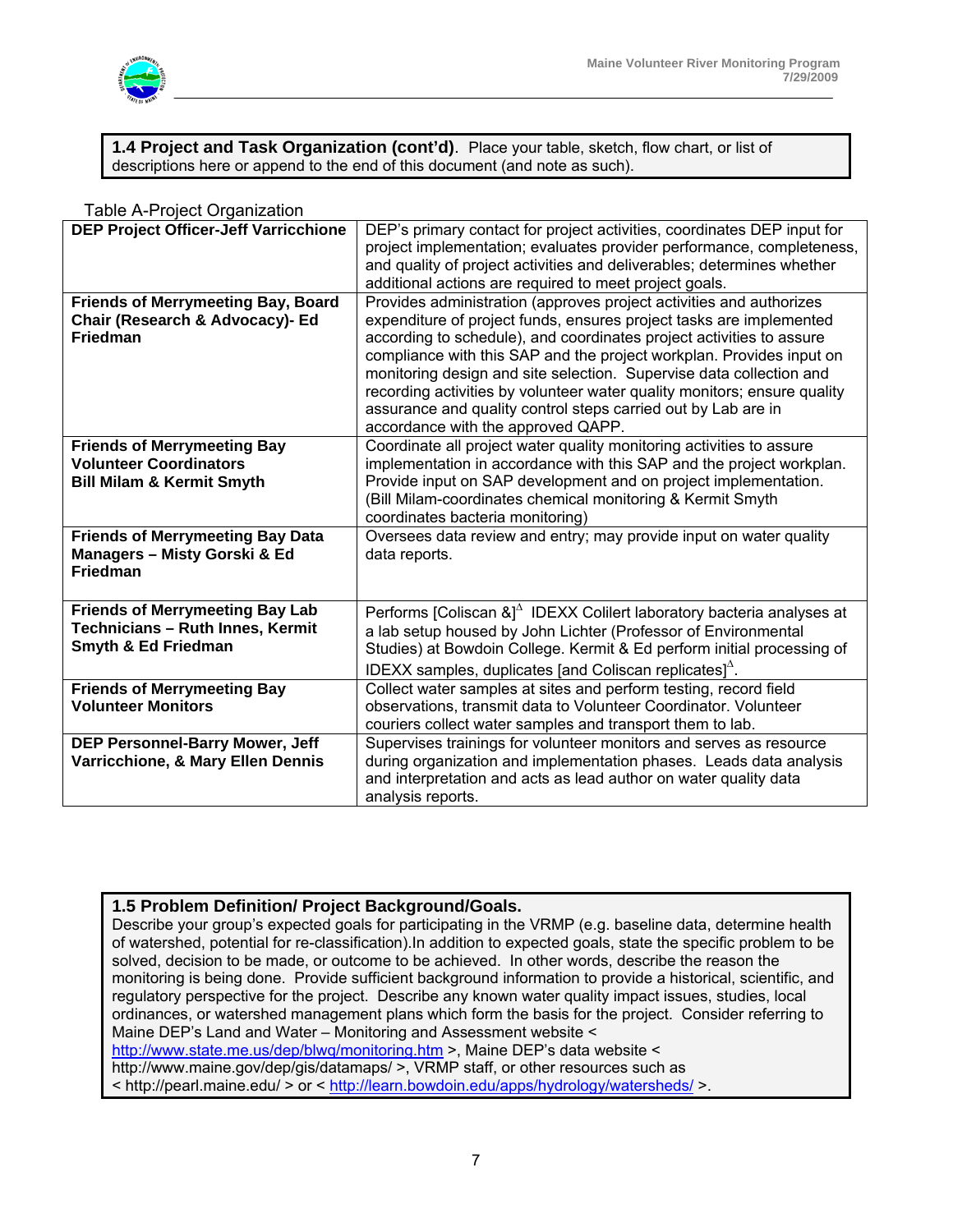

The Androscoggin River is the third largest river in the state. It has a length of 164 miles and drainage area of 3,450 square miles (2,730 miles in Maine).<sup>1</sup> The headwaters are the Rangeley Lakes in Northwestern Maine. From there it flows into New Hampshire and then back into Maine through the towns of Gilead and Bethel. It continues flowing through the towns and cities of Rumford, Mexico, Dixfield, Jay, Livermore Falls, Lewiston, Auburn, Lisbon, Lisbon Falls, Durham, Brunswick and Topsham where it empties into Merrymeeting Bay. A number of smaller rivers and streams drain to the Androscoggin River along the way including the Rapid River, Sunday River, Swift River, Little Androscoggin River and Sabattus River. Figure A is a map of the Androscoggin River watershed.

The Androscoggin is assigned Class B from the Maine/New Hampshire boundary to its confluence with the Ellis River. It is assigned Class C from the confluence with the Ellis River to Merrymeeting Bay. The "DEP 2008 Integrated Water Quality Monitoring and Assessment Report" lists segments of the river in 4 categories:

- The Livermore impoundment is listed in Category 2 (Rivers and Streams Attaining some Designated Uses-Insufficient Information for other Uses).

- The mainstem, upstream of Gulf Island Pond is listed in Category 4-A (Rivers and Streams with Impaired Use, TMDL Completed). Causes of impairment are phosphorus, dissolved oxygen, total suspended solids, biological oxygen demand, and algal blooms. Comments in the listing state that "EPA approved TMDL 7/18/05 (for solids, DO, BOD, P) but ongoing licensing issues".

- A number of segments are listed in Category 4-B (Rivers and Streams Impaired by Pollutants-Pollution Control Requirements Expected to Result in Attainment). The cause of non-attainment is dioxin.

- A number of segments are listed in Category 5-D (Rivers and Streams Impaired by Legacy Pollutants). The cause of non-attainment is Polychlorinated biphenyls (PCBs).

The Androscoggin River has a long history of industrial and municipal use over the past 200 years.<sup>1</sup> Beginning in the early 1800s, many dams were constructed by mills in primarily the lower part of the river. By the late 1800s, many textile and lumber mills were in operation from primarily Lewiston to Brunswick. Pulp and paper mills that are still in operation today were established in the early 1900s in New Hampshire, Rumford and Jay. In the 1930s, Central Maine Power built hydroelectric dams that impounded much of the river from Lewiston to Livermore Falls. Some of these uses continue today. "Along its course to the sea, the river is repeatedly dammed. It receives discharges from industrial and municipal sources, as well as polluted runoff from a variety of sources.<sup>"2</sup> Specific problems include mill discharges, combined sewer overflows (CSOs), dam impacts (28 dams exist) and historical sediment toxins.

Three organizations are currently involved with protecting and restoring the river. The Androscoggin River Watershed Council focuses on the upper part of the river and has been doing monitoring in conjunction with the State of New Hampshire's Department of Environmental Services Volunteer River Monitoring Program. They will be working with the Maine VRMP also starting in 2009. The Androscoggin River Alliance (ARA) was established in 2005-education, advocacy, and coalition-building are the primary focus of the ARA. In 2009, the ARA will coordinate with FOMB and assist with monitoring focusing on the Lewiston-Auburn area. Friends of Merrymeeting Bay (FOMB) works in the lower part of the river and has been monitoring the river, tributaries going into the Bay and the Bay since 1999. During this time their monitoring has extended up the Androscoggin at times (depending on volunteers) to Livermore

<sup>&</sup>lt;sup>1</sup> Maine Rivers Website-Androscoggin River Profile

<sup>&</sup>lt;sup>2</sup> Androscoggin River Alliance Website-Androscoggin River slideshow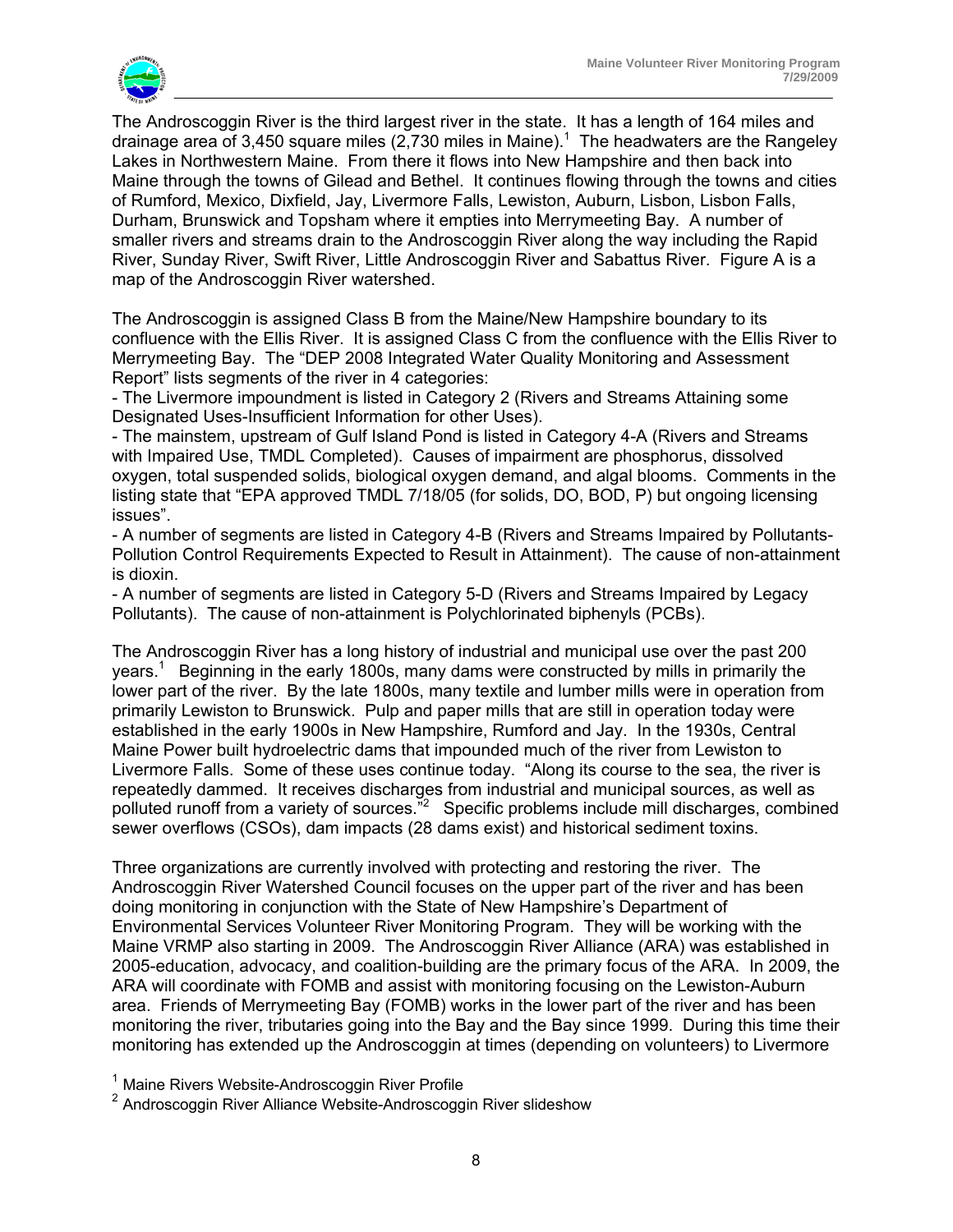

Falls [and on the Kennebec to Solon. They coordinate with the Friends of Casco Bay on training (using methodologies approved in the FOCB EPA QAPP) and sampling dates.]<sup> $\triangle$ </sup> In 2009, FOMB will also join the Maine VRMP and work under the VRMP QAPP (Quality Assurance Project Plan) and this group-specific SAP for a subset of their sample sites that meet VRMP criteria and which are monitored using established VRMP methods.

The goals of FOMB's participation in the VRMP are to monitor and improve the quality of waters flowing into Merrymeeting Bay through the use of a volunteer network of FOMB members/citizens, and use water quality data to bring about water classification upgrades whenever possible. FOMB have been monitoring for 10 years. (The VRMP wasn't launched until 2009.)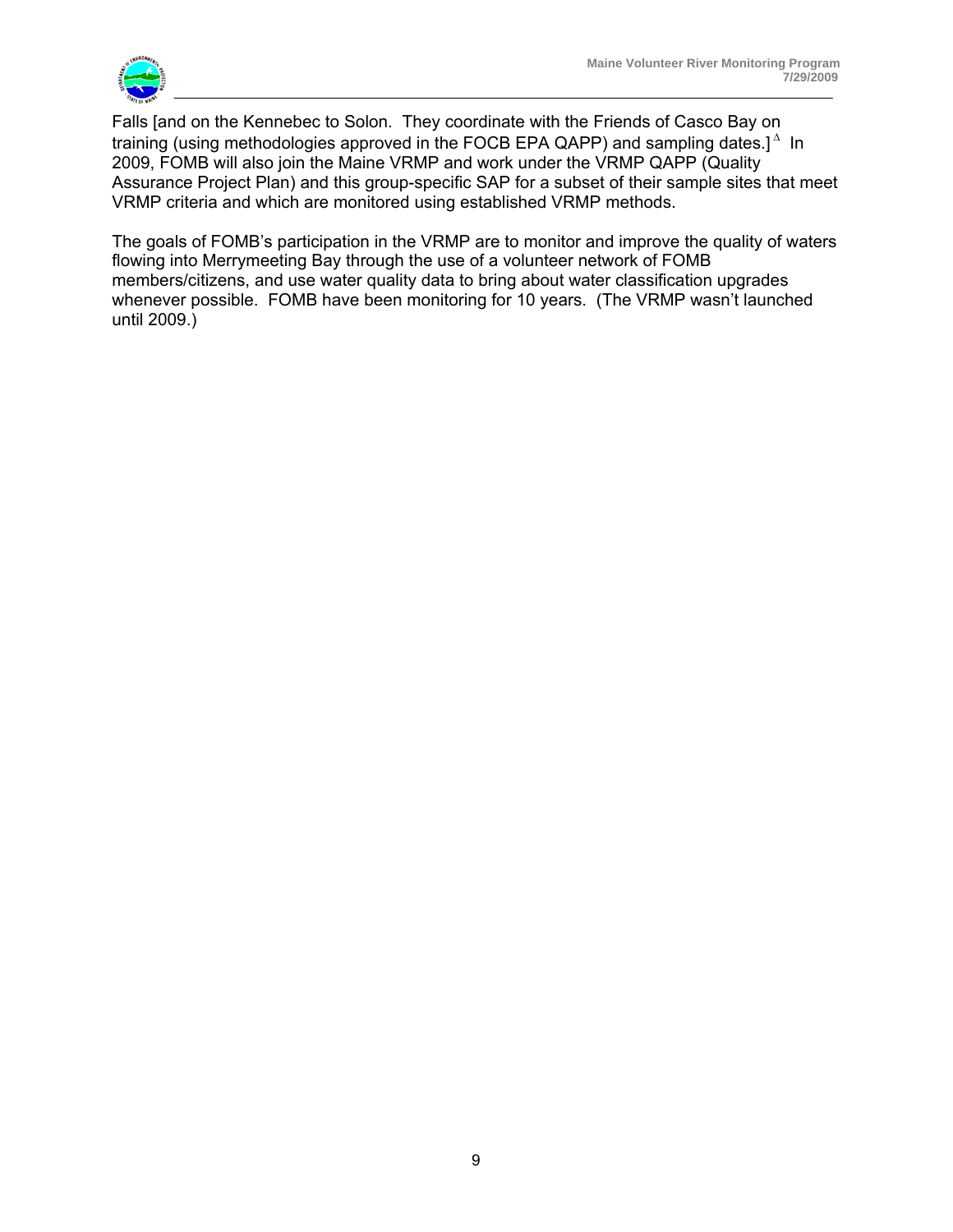



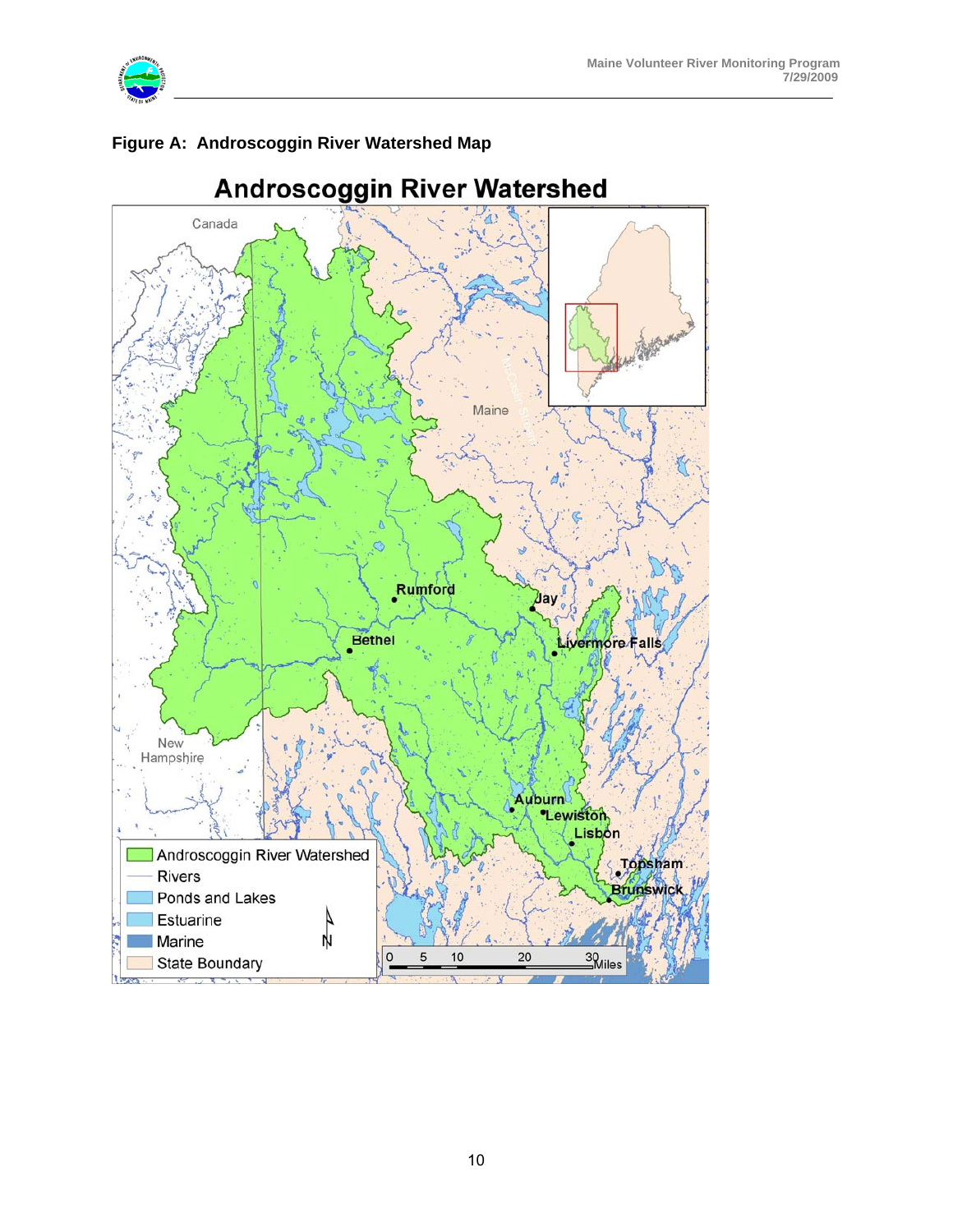

**1.6 Project/Task Description.** This section must give an overall picture of how the project will resolve the problem, goal, or question described in the previous section. Provide a brief summary of the "who, what, where, when, why, and how" aspects of the project. Include a general description of the sampling region (detailed site locations are covered later in this SAP [section 10]). Summarize work to be performed, products to be produced, and the schedule/timeline. Attach a general study area map.

The primary purpose of the monitoring performed by Friends of Merrymeeting Bay (FOMB) under this QAPP is to acquire data through DEP criteria that will facilitate the water quality classification upgrade of the lower portion of the Androscoggin River. Friends of Merrymeeting Bay currently monitors at numerous sites from Merrymeeting Bay up to Lewiston; [on the Kennebec from below the Chops up to Solon and at a number of sites around the Bay. FOMB will continue to gather data from sample stations and through methods not accepted by  $DEF]^{\Delta}$ . Sampling done under this SAP will be a subset of the FOMB monitoring. DEP will also be intensively monitoring the river in 2009 (or an upcoming year, depending on weather and flow conditions) for modeling; data gathered by FOMB is intended to supplement monitoring done by DEP.

VRMP sampling will be done at 3 sites on the mainstem in Brunswick. Two sites will be sampled from a boat attached to a mooring and one site from a jetty allowing for representative well-mixed areas of the river to be monitored. FOMB will monitor dissolved oxygen, temperature and specific conductance. Water samples will also be collected for bacteria (*E. coli* and total coliform) and analyzed by FOMB at Bowdoin College. Sampling methods, season, and frequency are discussed later in this document.

**1. 7 Quality Objectives and Criteria.** Discuss your targeted data quality objectives and measurement performance criteria for all parameters that include the following (*See Appendix 1 of the VRMP QAPP for more information*):

- *● Precision*: in most cases, using the relative percent difference or "RPD" method
- *● Accuracy*: shows how close a sample result is to the actual value
- *● Measurement range*: the range of reliable measurements of an instrument or measuring device
- *● Quality control samples*: in most cases, 10% of samples should be quality control samples
- *● Representativeness*: collecting samples that represent actual stream conditions (example considerations: season, time of day, frequency of sampling)
- *● Completeness*: how much data is needed for accurate results
- *● Comparability*: methods for collecting data

Refer to Table 3a and section 4.4 of the Volunteer River Monitoring Program QAPP for minimum VRMP standards, as needed, and list any deviations from or additions to Table 3a. Insert or append a table summarizing plans, if necessary.

#### **Representativeness**

Water quality monitoring that will be done on the Androscoggin River by FOMB represents spatial conditions on the mainstem in the vicinity of Brunswick-Topsham. Site selection follows VRMP QAPP requirements for monitoring location of sites laterally and vertically in the river to obtain well-mixed representative samples. This will include dissolved oxygen/temperature profiles at all sites ≥ 3 meters in depth and early morning monitoring during at least the critical months of July and August. Monthly monitoring will be done April through mid-October. Biweekly monitoring will run June through September. Use of DO meters during the first year will not begin until mid-July when delivered by DEP. [Winkler titration of DO is used by most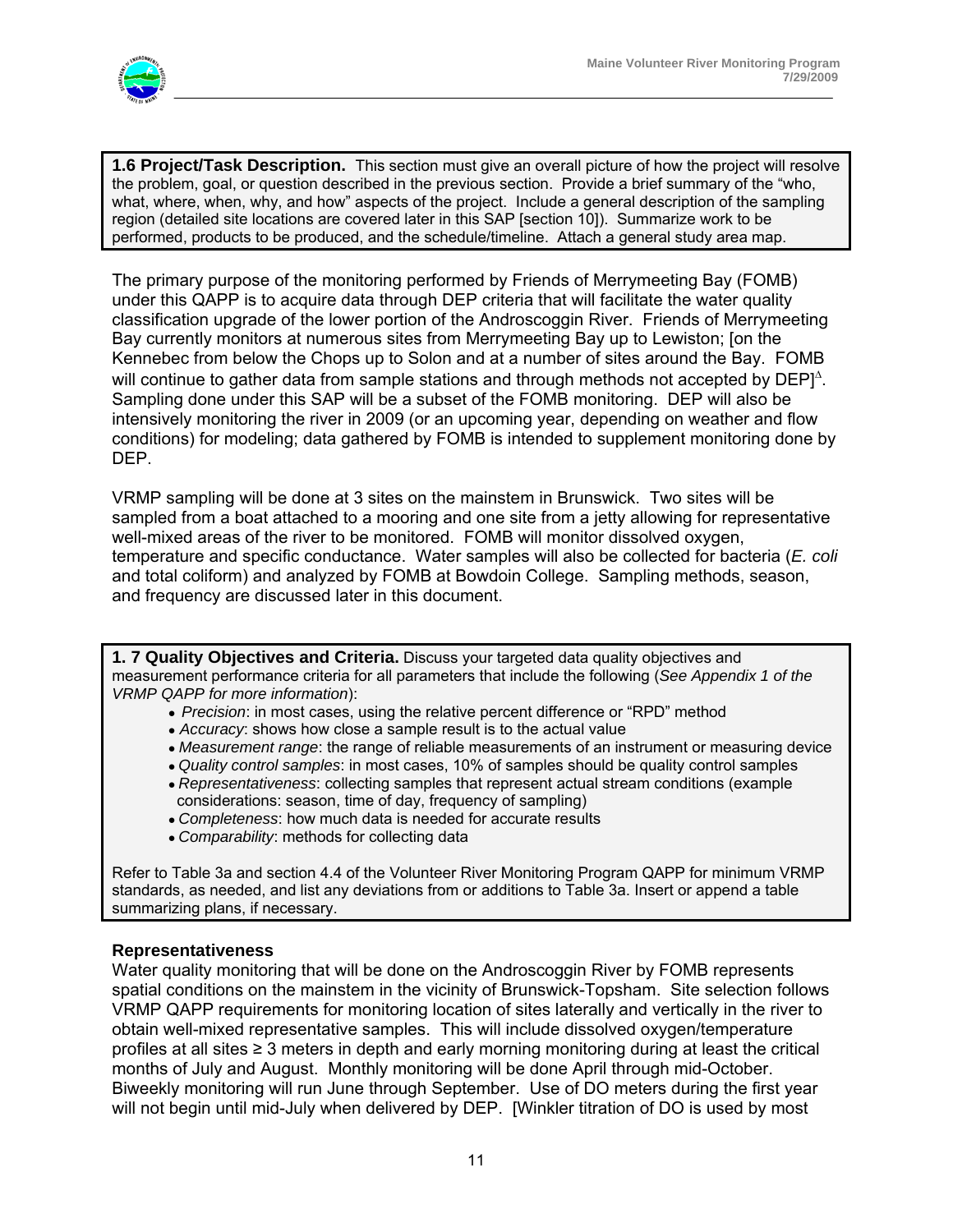

FOMB volunteers and has been since 1999. A number of FOMB sampling sites do not meet DEP VRMP standards but still provide for broader representation of the river.]  $\triangle$  Therefore, monitoring will be done over a range of seasonal and river conditions and includes critical periods for parameters that will be monitored. It is recognized that monitoring will not be done during colder months (i.e. mid-October through March), though it is expected that during those months biota are not exposed to stressful low dissolved oxygen conditions that typically occur during warmer months. Also, bacteria related to recreational use, are generally not an issue during colder months though this may shift with possible climate or recreational use changes.

#### **Comparability**

Water quality data gathered for this project will be comparable to and in coordination with monitoring done by Androscoggin River Alliance (ARA) and Androscoggin River Watershed Council (ARWC). Both ARA and ARWC have joined the Maine VRMP and will follow the VRMP and their individual SAP for data that will be collected and accepted under the VRMP program. Additionally, since the DEP Division of Environmental Assessment is providing input and review, there will be an additional level of review. Volunteers will use the methods outlined in this SAP for collection, standardized sampling and analytical methods. Data results will be reported in standard units of measure. The data collected will be comparable to monitoring done in subsequent years for the following reasons.

1) FOMB is motivated to have their data accepted and used by DEP.

2) Sample sites are established at boat moorings and a jetty (which FOMB states gives the sampler easy access to "center of flow" water) with known locations.

3) Sampling methods are consistent with DEP protocol for sampling in large rivers.

#### **Completeness**

The FOMB have a number of volunteers so there should not be a problem with monitoring being completed as planned. There are 2 Volunteer Coordinators-one coordinates chemical monitoring and one coordinates bacteria monitoring. Therefore the 2 Coordinators will ensure to the best of their abilities that monitoring is done.

In general, the more frequently samples are successfully collected at any given site, the more complete a data set will be. Frequency of sampling will be once every two weeks. Other various Maine DEP programs also collect data in rivers and streams such as the Androscoggin River, which should help to provide a more complete understanding of conditions in the river.

#### **Precision, Accuracy and Measurement Range**

Volunteers in the VRMP Program are required to meet the statewide data quality objectives and measurement performance (i.e. precision, accuracy, measurement range, quality control samples) listed in Appendix A (VRMP QAPP-Table 3a) for the parameters they will be sampling.

Field duplicates will be collected or measured to assess the precision of volunteer equipment and techniques. A "field duplicate" for a water quality meter (or thermometer) will be collected as follows: after the first reading/measurement has been made and recorded, the probe will be removed for approximately 15-30 seconds and then re-immersed in the river/stream to collect a second reading/measurement (which may take a few moments to stabilize, depending on the type of meter being used). A "field duplicate" for a water grab sample will be a second water grab sample collected, in a separate sample container, approximately 15-30 seconds after the first water grab sample was collected (for bridge sampling on large rivers-this will be immediately following collection of the first sample).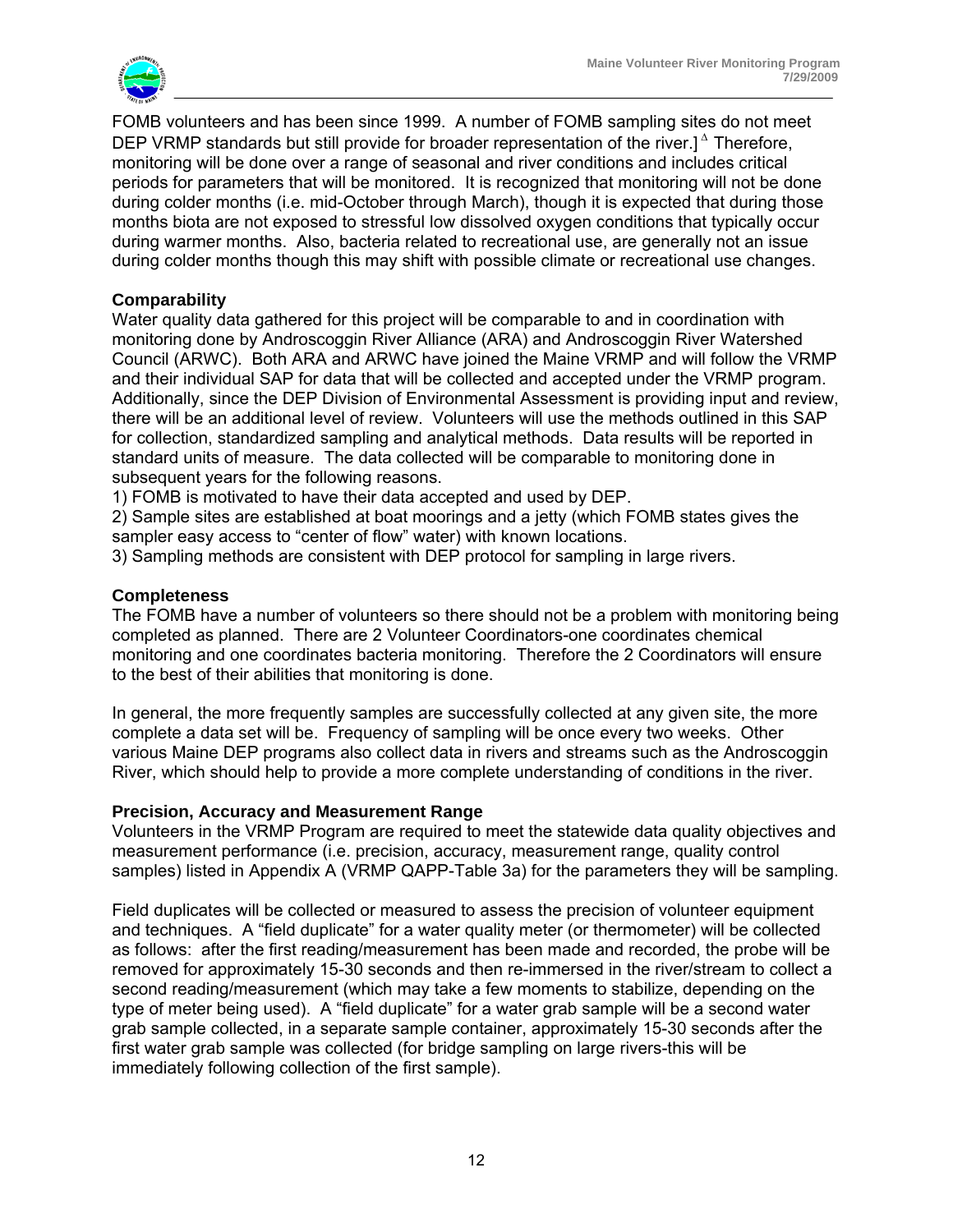

Appendix B lists the frequency of precision (duplicate) measurements or samples required of volunteer samplers, as well as laboratories performing analyses for volunteer groups. A field duplicate will be obtained by each volunteer, for at least 10% (1 duplicate per 10 samples collected or monitored) of their own sampling method for any given parameter per year. As an example, Volunteer "X" collects 1 temperature measurement, 1 dissolved oxygen measurement, 1 *E. coli* bacteria, and 1 total coliform bacteria sample on July 17, 2009 at site "Y". The volunteer will collect 10 samples (or less) at this site during the course of the year, with 1 set of samples collected every 2 weeks. In order to meet the minimum number of precision measurements, the volunteer shall collect at least 1 duplicate measurement per parameter that year.

**1.8 Training Requirements/Certification.** Groups participating in the VRMP must be trained or recertified by VRMP/DEP staff on an annual basis. In addition, identify and describe any specialized training or certifications needed by personnel in order to successfully complete the project or task. Refer to training and certification details included in the Volunteer River Monitoring Program QAPP (see section 4.5) as needed.

Each year, all volunteers will be certified or re-certified through a training session provided by staff from the Maine DEP VRMP Program. The volunteer(s) will receive training on the use of dissolved oxygen/temperature/conductivity meter, water sampler and collection of water samples for bacteria. The DEP trainer will use the VRMP "Volunteer Certification Form" to record volunteer information and checks. Safety will also be covered during the training. Volunteers are encouraged to work in teams allowing for increased reliability, coverage and increased safety during collection visits. If volunteers work alone, they are cautioned about the dangers of working around streams/rivers and advised on practices to increase safety (e.g. informing family/friend about sampling plans, wearing a life jacket, carrying a cell phone).

The Data Managers will be responsible for collecting field sheets and entering the data into a Pre-EDD spreadsheet. The Data Managers will receive additional training.

Water quality samples for bacteria (*E. coli* and total coliform) will be analyzed by FOMB at Bowdoin College using IDEXX Colilert equipment. The bacteria lab will be inspected and certified by the VRMP through a procedure/checklist similar to that used by the "Maine Healthy Beaches" Program. In addition, bacteria growth media will be subjected to quality control checks (per each lot # of IDEXX "quantitray" media trays in possession by FOMB) by Nelson Analytical Lab (similar to the Maine Healthy Beaches Program).

**1.9 Documentation and Records.** Describe the process and responsibilities for ensuring the appropriate project personnel have the most current approved version of the QAPP and SAP, including necessary updates.

The SAP will be reviewed annually to determine if any changes are necessary (e.g. changes in SOPs, additions/deletions/re-location of sampling sites, additions/deletions of parameters that are sampled). Modifications may be made at the discretion of Friends of Merrymeeting Bay Board and then circulated amongst VRMP staff and the MDEP Quality Assurance Manager for review and approval. The FOMB Board Chair is responsible for ensuring that volunteers receive a copy of the most current SAP. It will be posted on the VRMP website.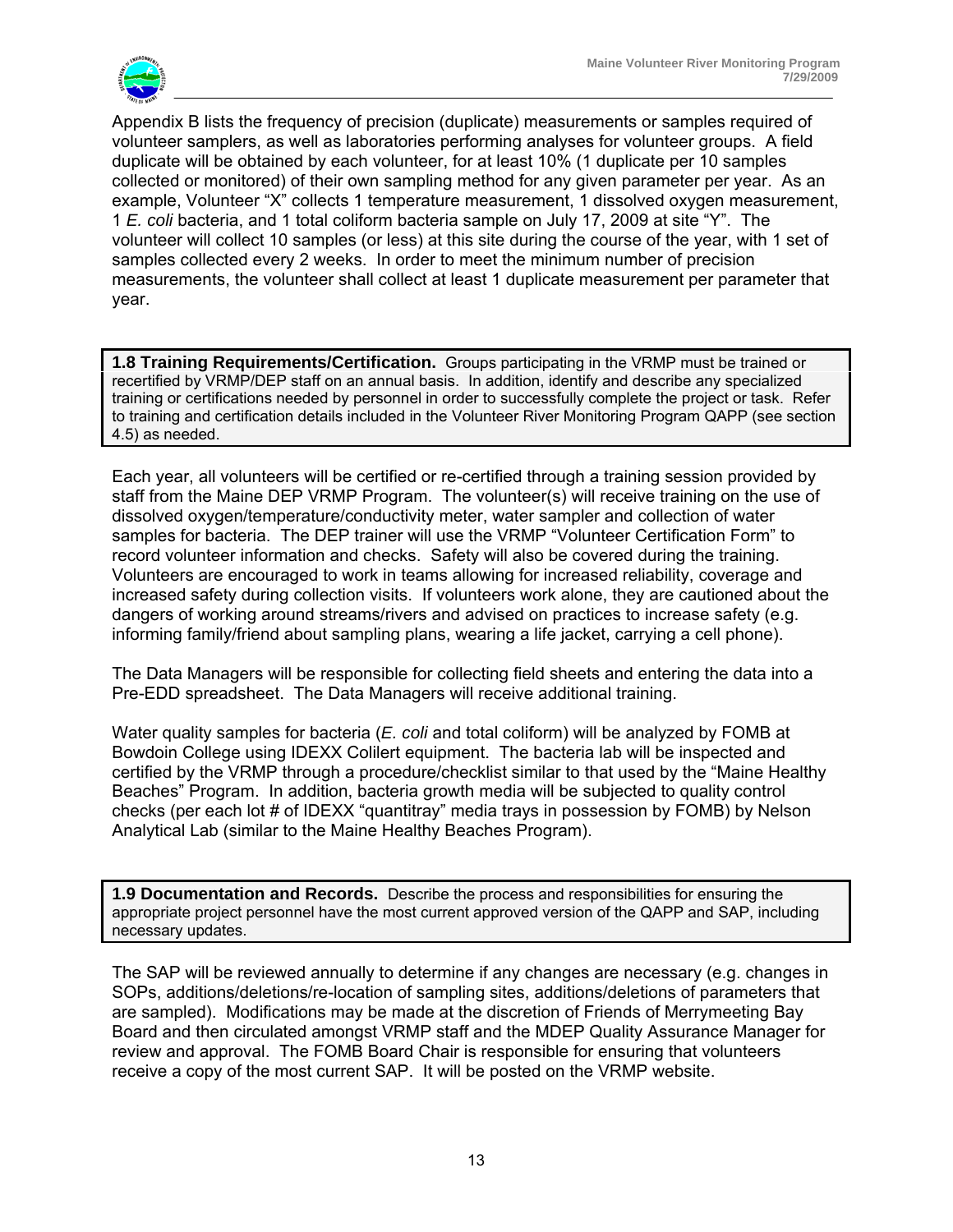

**1.9a** Detail the types of data and other records that will be kept in this volunteer group's archives (electronic or hardcopy) as well as how that information will be forwarded on to the VRMP. If these details are exactly the same as those described in sections 4.6 and 5.10 of the VRMP QAPP, then a reference to that document is sufficient. If this volunteer group plans any deviations from those protocols, then specify below. (Records can include raw data, data from other sources such as databases or literature, field logs, sample preparation and analysis logs, instrument printouts, model input and output files, reports, and results of calibration and QC checks.)

Field Forms: Each monitor or team of monitors maintains the field forms for the sampling station(s) to which that are assigned. Field forms are given to the Volunteer Coordinators who will review the forms and forward to the Data Manager for entry into the Pre-EDD spreadsheet. The spreadsheet and copies of all field forms will be sent periodically or at the end of the field season to VRMP "headquarters" in the DEP-Portland office.

Lab Forms: Lab forms used for tracking and analysis of bacteria will be completed by the Lab Analyst and forwarded to the Data Manager for entry into the Pre-EDD spreadsheet. The spreadsheet and copies of all lab forms will also be sent periodically or at the end of the field season to VRMP "headquarters" in the DEP Portland office.

Results of field measurements and lab analyses are reviewed by DEP. The data will be uploaded into the EGAD database following protocols outlined in section 5.10 of the VRMP QAPP.

**1.9b** Identify any other records and documents applicable to the project that will be produced, such as annual reports and audit reports, if applicable. Specify or reference all applicable requirements for the management of records and documents, including location and length of retention period.

Not applicable.

## **II. DATA GENERATION AND ACQUISITION**

| 2.0 Sampling Process (Experimental) Design. Describe the experimental data generation or data                                                                                                                                                                                                                                                                                                       |
|-----------------------------------------------------------------------------------------------------------------------------------------------------------------------------------------------------------------------------------------------------------------------------------------------------------------------------------------------------------------------------------------------------|
| collection design for the project including the following:                                                                                                                                                                                                                                                                                                                                          |
| • Sampling locations: Provide a list, table, or map that shows the geographic locations of sample<br>stations. Be sure to include the geographic coordinates (UTM is strongly desired). Contact the<br>VRMP if you need assistance documenting location of sampling. Provide driving directions to<br>individual sampling locations. (Appendix 6 {Sampling Site Location Form} of the VRMP contains |
| the necessary form for documenting this information.)                                                                                                                                                                                                                                                                                                                                               |
| • Measurement parameters of interest                                                                                                                                                                                                                                                                                                                                                                |
| • Sampling methods                                                                                                                                                                                                                                                                                                                                                                                  |
| • Sampling frequencies including numbers of samples and monitoring period                                                                                                                                                                                                                                                                                                                           |
| • Design of the sampling network                                                                                                                                                                                                                                                                                                                                                                    |
| • Rationale for sampling design (i.e, addressing the group's goals, representativeness, safety,<br>landowner permission, etc.)                                                                                                                                                                                                                                                                      |
| Insert or append tables, as necessary. Refer to sections 5.1 and 5.2 of the VRMP QAPP for guidance.                                                                                                                                                                                                                                                                                                 |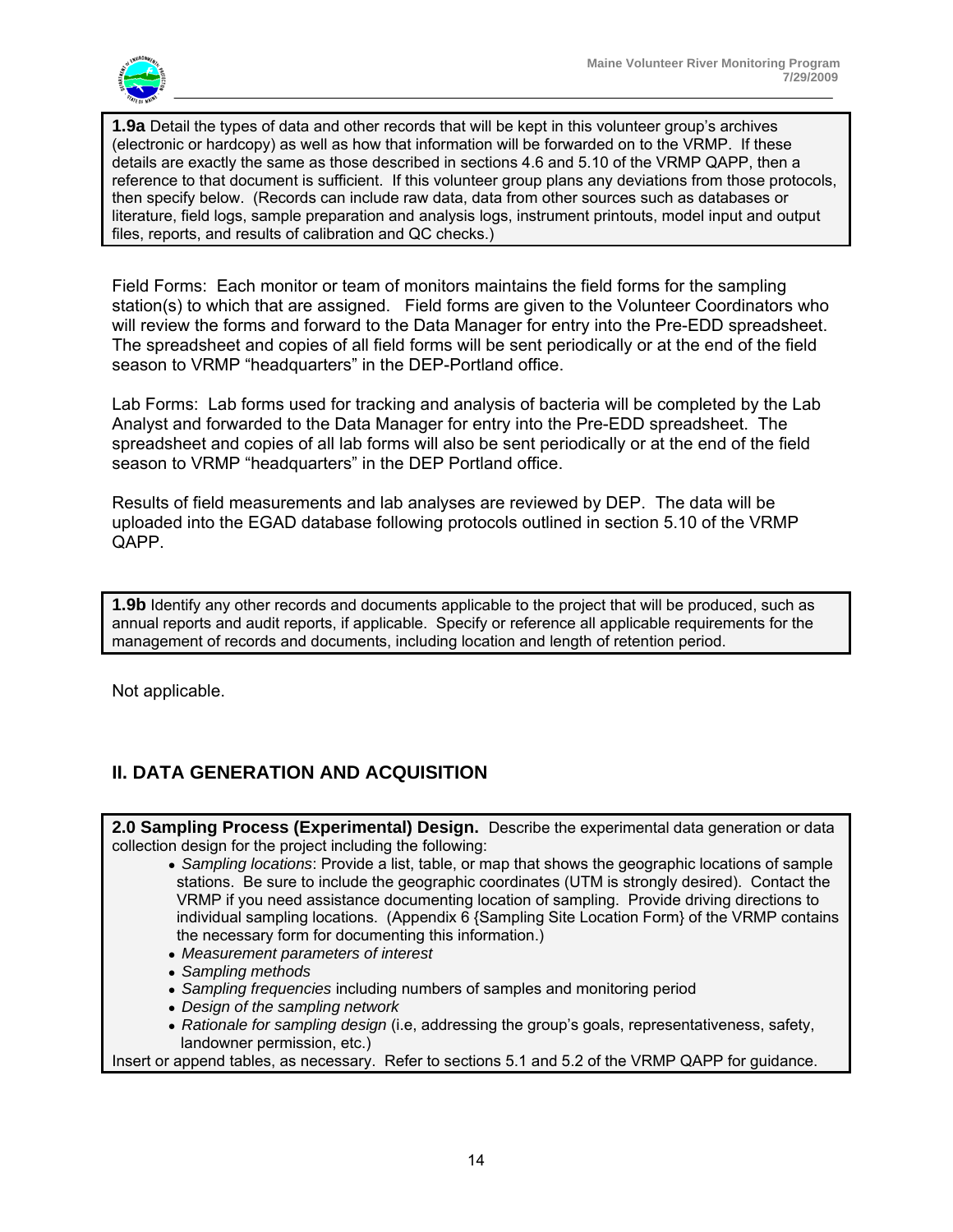

VRMP water quality monitoring represents spatial conditions on the mainstem in the vicinity of Brunswick-Topsham. Site selection follows VRMP QAPP requirements for site selection of sites laterally and vertically in the river to obtain well-mixed representative samples. [Non-VRMP approved sampling continues upriver to Lewiston and downriver into Merrymeeting Bay. A number of FOMB sampling sites, not included in the VRMP provide broader representation of the river.]  $^{\Delta}$ 

Monthly monitoring for temperature, dissolved oxygen, bacteria (*E. coli*, total coliform) and specific conductance will be done in April and October. Biweekly monitoring for the same parameters will run June through September. The monitoring schedule will include early morning sampling during at least the critical months of July and August. Use of DO meters during the first year did not begin until mid-July when delivered by DEP.

Field measurements for temperature, dissolved oxygen and conductivity will be done with a YSI 85 Dissolved Oxygen/Temperature/Conductivity meter at all three VRMP sites [and at four additional non-VRMP sites] $^{\Delta}$ . The meter will have a cable long enough to reach to near (within 1-m of) the riverbed at sampling locations. [DO is measured at all additional sites using Winkler titration as it has been since 1999.] $\triangle$  Water samples for bacteria will be collected with a DEPdesigned bacteria sampling device (which use sterile Whirl-Paks for water collection) and analyzed by FOMB at Bowdoin College. The three VRMP sites are: the "Brunswick Canoe Mooring (BCM)", "Water Street Mooring (WSM)", and "Brunswick Bay Bridge (BBB)" sites. Standard operating procedures (SOPs) for these methods are contained in Appendix C.

#### Sample Sites

Monitoring will be done at 3 sites. See Figure B (Sampling Stations Map), Table B (Sampling Stations) and Appendix G for sampling station descriptions and photographs.

| Location                          | <b>Sample Location</b>                                                                              | Depth*    | <b>Site</b><br># | Latitude **      | Longitude        | Est<br><b>GPS</b><br>error<br>(ft) | Sour<br><b>ce</b><br><b>(GPS</b> |
|-----------------------------------|-----------------------------------------------------------------------------------------------------|-----------|------------------|------------------|------------------|------------------------------------|----------------------------------|
| <b>Brunswick Canoe</b><br>Mooring | Mid-channel<br>mooring-sample by<br>boat                                                            | $6-10$ ft | <b>BCM</b>       | 43° 54' 52.66" N | 69° 58' 33.78" W |                                    | Map                              |
| <b>Water Street Mooring</b>       | Mid-channel<br>mooring-sample by<br>boat                                                            | $15$ ft   | <b>WSM</b>       | 43° 55' 34.26" N | 69° 57' 16.83" W |                                    | Map                              |
| <b>Brunswick Bay Bridge</b>       | Mid-channel- sample<br>off jetty (easy access<br>to "center of flow"<br>water according to<br>FOMB) |           | <b>BBB</b>       | 43° 56' 08.55" N | 69° 53' 26.98" W |                                    | Map                              |

#### Table B-Sampling Stations (Downstream to Upstream)

\* Depths were obtained from IF& W maps. Note that these depths are estimates and may vary depending on flow conditions.

\*\* Latitude/longitude are estimated from GIS. GPS coordinates will be obtained in the field and included in "Appendix G Site Descriptions\_Photographs".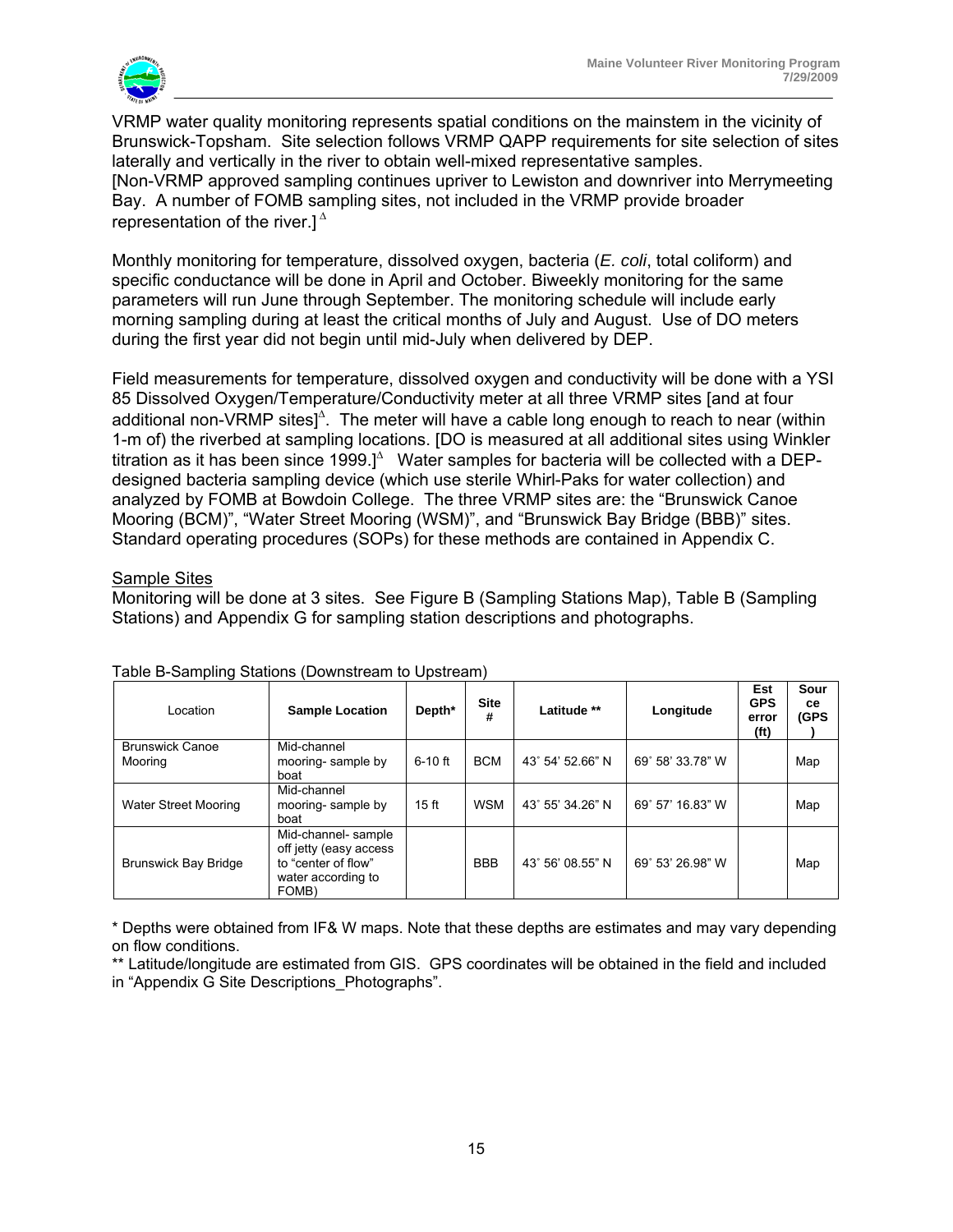

### **Figure B. Sample Stations Map**



**2.1 Sampling Methods.** Describe the procedures for collecting samples and identify the sampling methods and equipment, including any implementation requirements, sample preservation requirements, decontamination procedures, and materials needed for projects involving physical sampling. Insert or append tables and SOPs as necessary. Refer to sections 4.4, 5.1, and 5.2, as well as Appendix 2 (VRMP Standard Operating Procedures {SOPs} Catalog), of the VRMP QAPP for guidance as needed. Include new SOPs or methods under development by your group as appendices to this SAP, recognizing that they need to be approved by the VRMP for acceptance of data into its databases. Discuss how problems are addressed in section 3.0 below.

Dissolved oxygen, temperature and specific conductance measurements are performed in the field using YSI 85 meters/probes. Dissolved oxygen/temperature profiles will be done at all sites ≥ 3 meters in depth. Volunteers take grab samples for bacteria and specific conductance measurements at either mid-depth or 1 meter. Bacteria are analyzed by FOMB's lab technician, Ruth Innes, at Bowdoin College, using IDEXX's Colilert Quantitray/2000 procedures. The SOPs for each of the parameters are in Appendix C.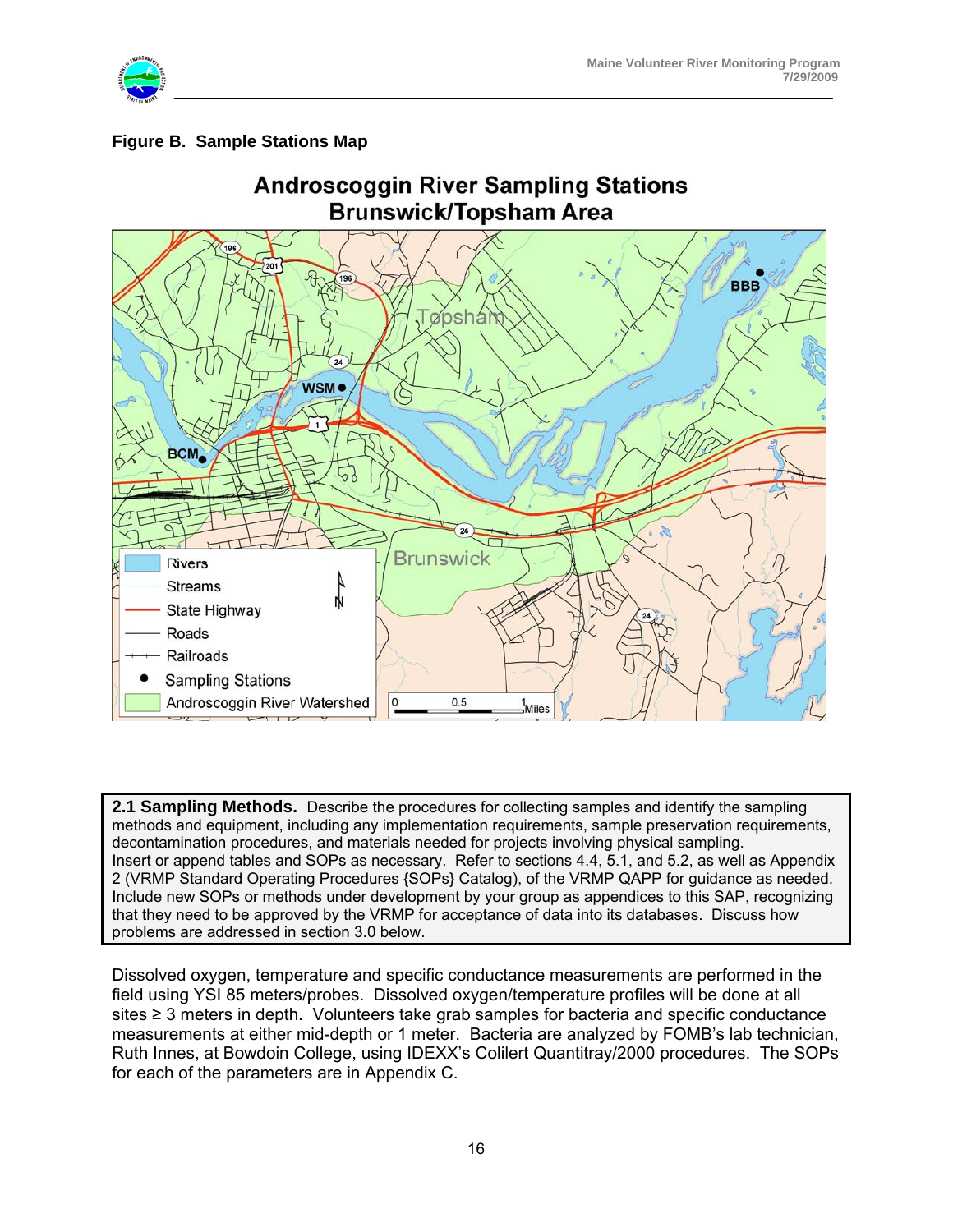

All sample sites are located on the mainstem of the Androscoggin River. Appendix H describes the required river/stream sampling and monitoring locations (i.e. longitudinal, vertical and horizontal position in the channel). FOMB monitors will have equipment including long water quality meter cables and samplers to allow sampling at required locations and depths.

Field Duplicates: Field duplicates will be obtained by each volunteer for at least 10% (1 duplicate per 10 samples collected or monitored) of their own sampling efforts. The Program Director will assign and track duplicate sampling by the volunteers. Data from field duplicates will be reviewed throughout the season to assess whether there are any problems.

**2.2 Sample Handling and Custody.** Describe the requirements for sample handling and custody in the field, laboratory, and transport, taking into account the nature of the samples, the maximum allowable sample holding times before extraction or analysis, and available shipping options and schedules for projects involving physical sampling. Refer to the VRMP QAPP as needed (section 5.3 and Appendix 2 and 8). Please note any deviations from these VRMP recommended procedures so that they may be reviewed. Indicate which laboratory will be used to analyze your samples, if applicable. (See section 4.5 of the VRMP QAPP for information about laboratories that can be used by volunteer groups wanting to have their data in the VRMP database.) Sample handling includes storage immediately following collection and transportation to a laboratory. Examples of sample labels and chain-of-custody or sample submission forms/logs should be included when they differ from those in the VRMP QAPP (section 5.3, Appendix 10). Discuss how problems are addressed in section 3.0 below.

Appendix E contains a table from the VRMP QAPP that provides sample holding times for water quality parameters of the VRMP.

Sample containers and accompanying data sheet for lab analysis are labeled with the following:

- a) Volunteer group name
- b) Name of the volunteer(s) who collected the sample or at least initial
- c) Date and time of sample collection
- d) Site ID number
- e) Type of analysis to be performed

Water quality samples for bacteria are transported to the Bowdoin College lab for analyses.

**2.3 Analytical Methods.** Identify the analytical methods and equipment required, including subsampling or extraction methods, and any specific performance requirements for the method. Where appropriate, refer to section 5.4 of the VRMP QAPP and its SOPs (in Appendix 2 and 8) or to SOPs from other laboratories. Specify the laboratory turnaround time needed, if important to the project schedule. Discuss how problems are addressed in section 3.0 below.

Bacteria (*E. coli* and total coliform) are analyzed using IDEXX Colilert method. [FOMB continues to split some samples for Coliscan analyses in order to compare methods. Coliscan tests are about ½ the operating expense of IDEXX and commonly used by volunteer monitor aroups. $1^{\Delta}$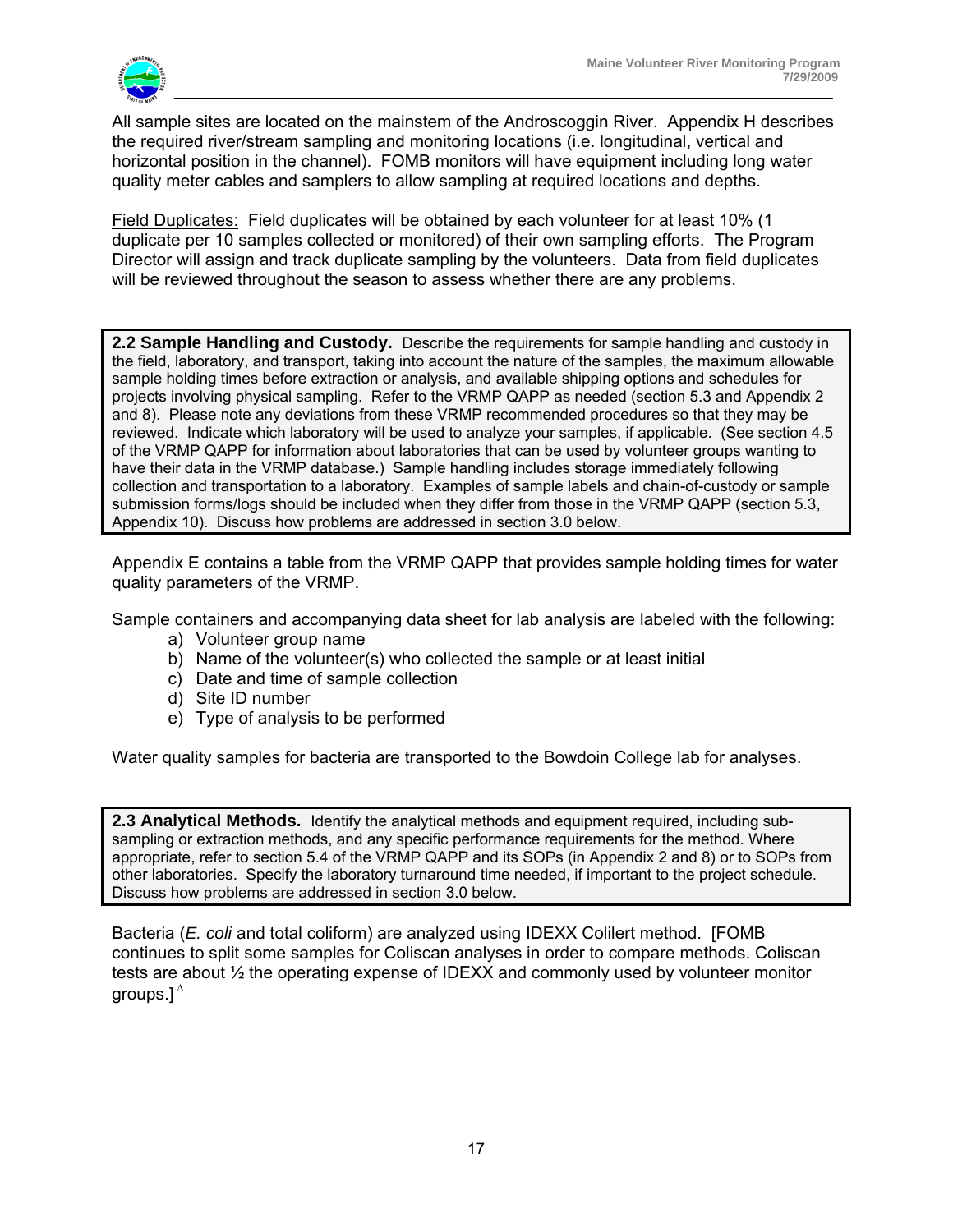

**2.4 Quality Control.** Identify any QC activities needed for each sampling, analysis, or measurement technique that differ from those listed in the VRMP QAPP (sections 4.4 and 5.5) and associated SOPs (Appendix 2). For any additional QC activities, list the associated method or procedure, acceptance criteria, and corrective (or response) action. Be sure to describe how sample bottles or containers, if used, will be appropriately prepared (rinsed, sterilized, etc.) prior to sampling, by either a laboratory or the volunteer group.

Monitors follow VRMP Program SOPs for each parameter monitored. A field duplicate will be obtained by volunteers for at least 10% (1 duplicate per 10 samples collected or monitored) of their own sampling efforts for all parameters.

For water samples requiring laboratory analysis, duplicate samples will be obtained for at least 10% of samples (i.e. 1 duplicate per 10 samples) collected per parameter. This set of samples will be designated as a set of replicates for that particular sampling event on the label. Comparisons of duplicate results versus "original sample" results will be expected to meet the criteria in Appendix A.

**2.5 Instrument/Equipment Testing, Inspection and Maintenance.** Identify any instrument/equipment testing, inspection and maintenance activities that differ from those listed in the VRMP QAPP (section 5.6) and associated SOPs (Appendix 2). For any different or additional procedures, describe how they will be implemented and documented to assure quality. Also describe how deficiencies are to be resolved, when re-inspection will be performed, and how the effectiveness of the corrective action shall be determined and documented. Describe or reference how periodic preventive and corrective maintenance of measurement or test equipment and their components affecting quality shall be performed to ensure availability and satisfactory performance of the systems (refer to specific equipment manuals if necessary). Identify the equipment and/or systems requiring periodic maintenance. When appropriate, assemble such activities into SOP format to be appended to the SAP.

Appendix I contains a table from the VRMP QAPP that provides equipment inspection and maintenance requirements (Table 5a from the VRMP QAPP).

**2.6 Instrument/Equipment Calibration and Frequency.** Identify all instruments and other equipment used for data generation/collection activities that must be controlled and, at specified periods, calibrated to maintain performance within specified limits. As stated in the VRMP QAPP (sections 4.4, 4.5, 5.5, and 5.7), instruments will be calibrated and checked against VRMP reference instruments and standards during annual VRMP volunteer certification/recertification workshops. Refer to SOPs for use of each instrument/piece of equipment for specific details about additional calibrations (e.g., most dissolved oxygen meters need to be calibrated each day that it is used to make measurements). For any procedures differing from those found in the VRMP QAPP Appendix 2 (SOPs), describe how each will be implemented and documented to assure quality including: the basis for the calibration, certified equipment and/or standards used for calibration and how records of calibration shall be maintained and be traceable to the instrument.

Appendix I contains a table from the VRMP QAPP that provides maintenance and calibration requirements (Table 5a from the VRMP QAPP).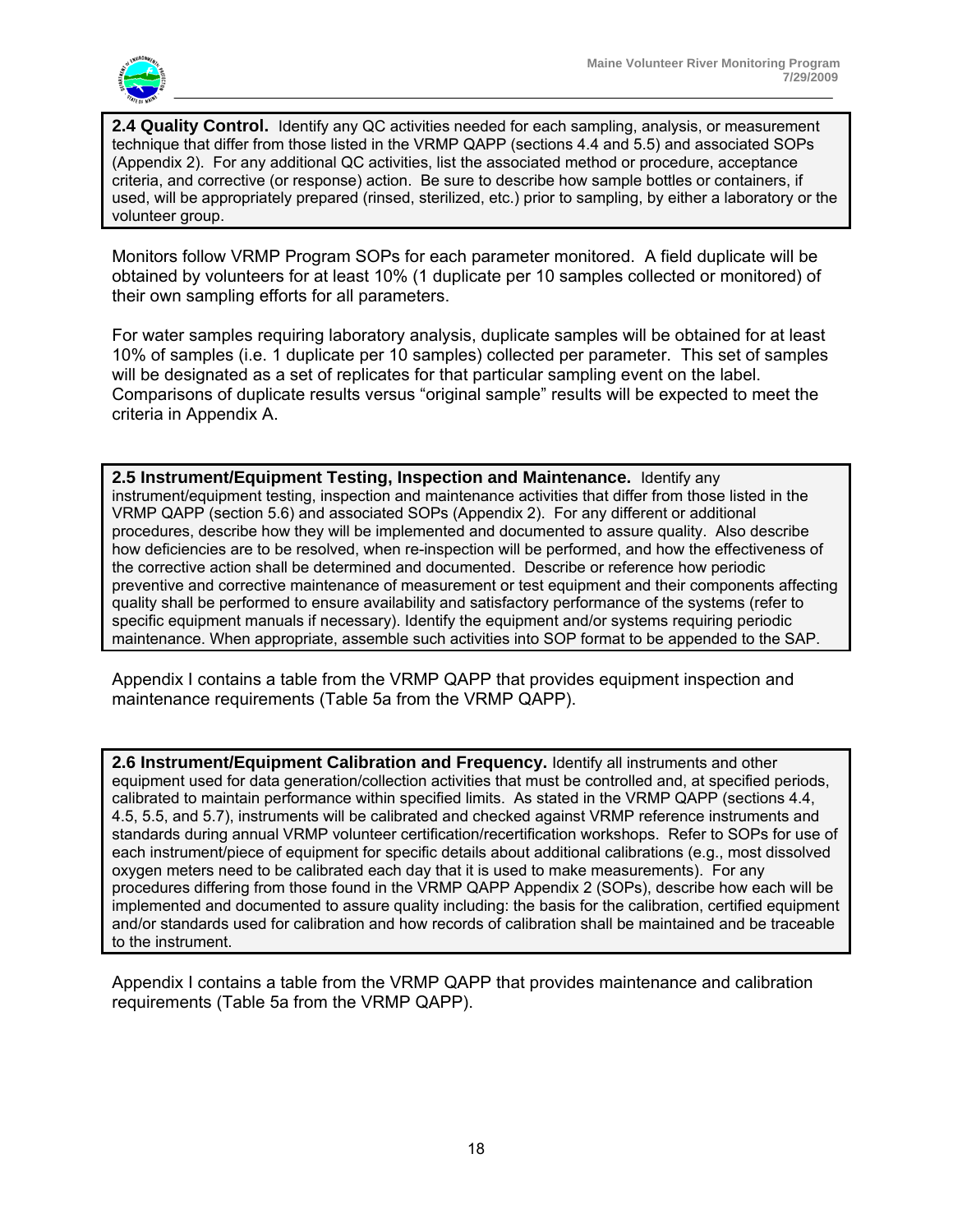

**2.7 Inspection/Acceptance of Supplies and Consumables.** Describe how and by whom supplies and consumables (i.e, standard materials and solutions, sample bottles, reagents, hoses, deionized water, potable water, electronic data storage media, etc.) shall be inspected and accepted for use in the project. State the acceptance criteria for such supplies and consumables. Refer to the VRMP QAPP (section 5.8), associated SOPs, and equipment manuals as needed.

Standards and reagent used by DEP for calibration and analysis will be checked to ensure they have not expired and disposed of according to DEP lab procedures.

**2.8 Non-direct Measurements.** Identify any types of data needed for project implementation or decision-making that is obtained from non-measurement sources such as computer databases, programs, literature files or publications, historical information, maps, data from other monitoring groups, or geographic information systems (GIS). Describe the intended use of the data. Define the acceptance criteria for the use of such data in the project, if applicable, and specify any limitations on the use of the data. Refer to the VRMP QAPP (section 5.9) and associated SOPs as needed.

Not applicable.

**2.9 Data Management**. Trace the path of the data from their collection/generation to their final use or storage (i.e. the field, the office, the laboratory, town conservation commission, report to watershed council, or stream team, as well at the VRMP and its EGAD database). Describe or reference the standard record-keeping procedures, document control system, and the approach used for data storage and retrieval on electronic media, if different than that detailed in the VRMP QAPP (section 5.10), as they apply to your group. Discuss the control mechanism for detecting and correcting errors and for preventing loss of data during data entry to forms, reports, and databases. Provide examples of any forms or checklists to be used. Identify and describe all data handling equipment and procedures to process, compile, and analyze the data, including procedures for addressing data generated as part of the project as well as data from other sources, as they apply to your group. Describe any data management processes not addressed by the VRMP QAPP (see section 5.10).

#### **Forms for Data Collection and Chain of Custody (Lab Sample Submission)**

Volunteers use standardized VRMP field forms. Volunteers are advised to carefully review and double check their forms, and ensure the forms are complete and legible. The FOMB Data Manager collects the forms and inputs the data into the Pre-EDD spreadsheet. The field data sheets are checked against the data entry. The FOMB Data Manager will also look for suspect data and contact the VRMP Program about questions or problems. The Pre-EDD spreadsheet and field forms are submitted to the VRMP either periodically through the field season or at the end of the sampling season.

Field data chain of custody is initiated by each water sample volunteer. Sample containers for bacteria are appropriately labeled by the Volunteer Coordinator prior to sample collection. VRMP field data sheet and lab chain of custody forms are in Appendix D. The Data Manager enters the lab results into the Pre-EDD spreadsheet. The Pre-EDD spreadsheet and lab results are submitted to the VRMP either periodically through the field season or at the end of the field season.

Appendix J (VRMP QAPP-Section 5.10) outlines the data management, input and review steps taken in managing the VRMP data. Data not meeting the limits for the measured parameters will be discarded at the VRMP level prior to data uploads into the DEP-EGAD database,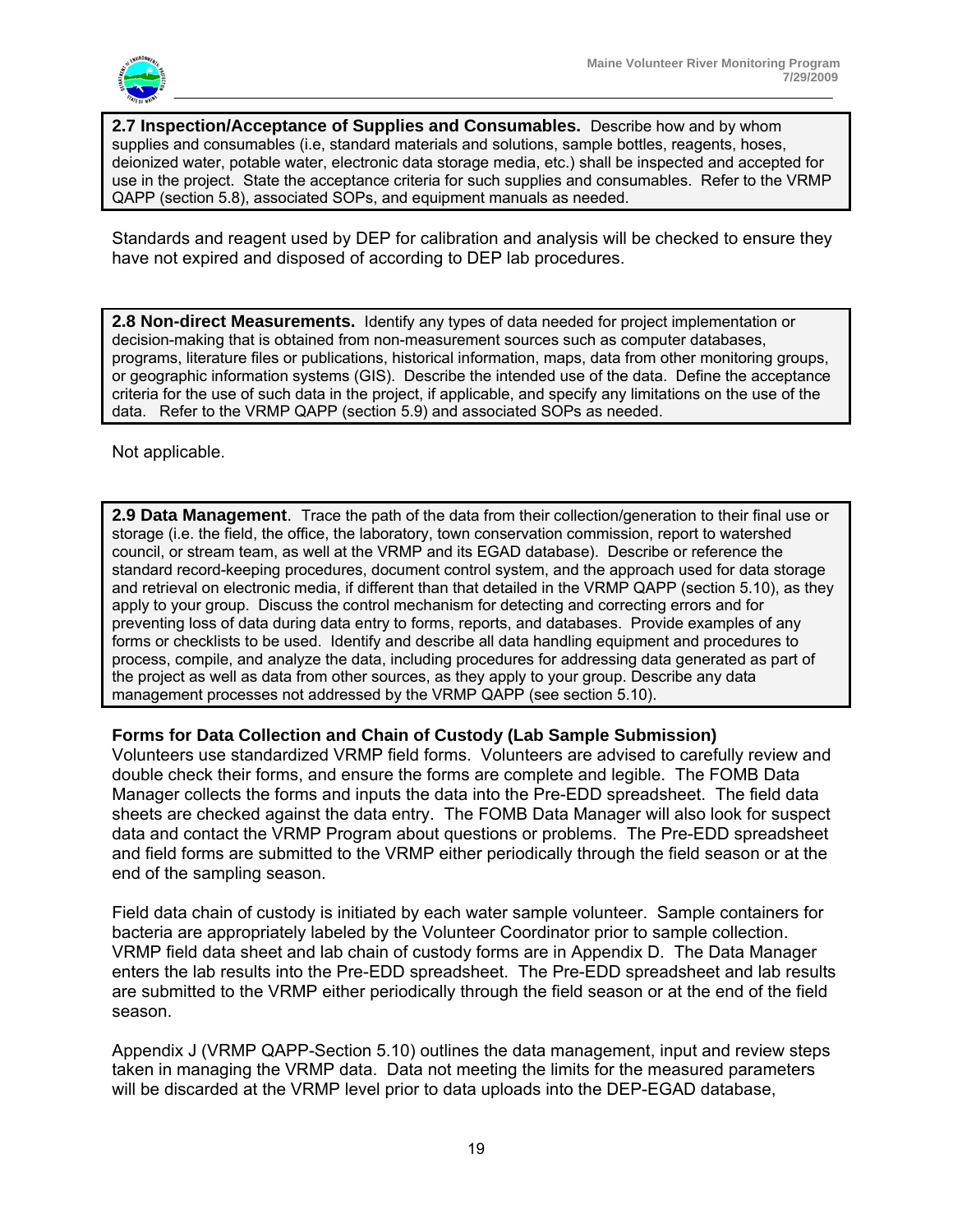

however original, complete records can still be maintained by the FOMB at their discretion. Appendix K contains the criteria used to review/validate data (VRMP QAPP-Table 6).

## **III. ASSESSMENT AND OVERSIGHT**

**3.0 Assessment and Response Actions / Problem Resolution.** Describe problem assessment/detection and specific to the project not addressed by the VRMP QAPP (section 6.1). Assessments can include data quality objectives, sampling and analytical methods, data management, audits of test procedures and methods. Discuss the information expected and the success criteria (i.e., goals, performance objectives, acceptance criteria specifications) for each assessment proposed. Include information as to how any problems identified through these assessments will be corrected and who will carry this out. Describe how and to whom the results of each assessment shall be reported. Include details on how the corrective actions will be verified and documented.

Field activities are performed by volunteer monitors trained by DEP personnel. The VRMP will review all data for QA/QC issues. If problems are encountered (i.e. water quality objectives are not being met), the VRMP Coordinator or staff will communicate directly with FOMB. Procedures and equipment may need to be examined to determine which steps are critical for resolving the problem and getting the volunteer to point where they can sample properly. When laboratory quality objectives are not met, and best professional judgment suspect analytical error, the lab will be contacted and resolution to the problem will be sought. Problems detection and resolution will be documented and kept on files by the VRMP Program.

**3.1 Reports to management.**Describe reports to VRMP staff specific to the project not addressed by the VRMP QAPP (section 6.2). Identify the frequency and distribution of reports issued to inform VRMP staff of project status including results of system audits, periodic data quality assessments, and significant quality assurance problems/recommended solutions or corrective actions. Identify the individual responsible for such reports, recipients of the reports, and any specific actions recipients are expected to take as a result of the reports.

The VRMP Program will keep track of volunteers trained at workshops. At the end of the sampling season, DEP personnel will analyze the water quality and write a report. The report will be provided to the FOMB and other VRMP groups.

## **IV. DATA VALIDATION AND USABILITY**

**4.0 Data Review, Verification and Validation.** State any criteria used to review and validate (accept, reject, or qualify) data, specific to the project not addressed by the VRMP QAPP (section 7.1), especially as they may apply to your group.

VRMP Program staff is responsible for final review of all field data and laboratory results. Data will be reviewed against Appendix K (Table 6: Criteria used to review/validate data from the VRMP QAPP). Field and lab duplicates may also be used to assist with decisions.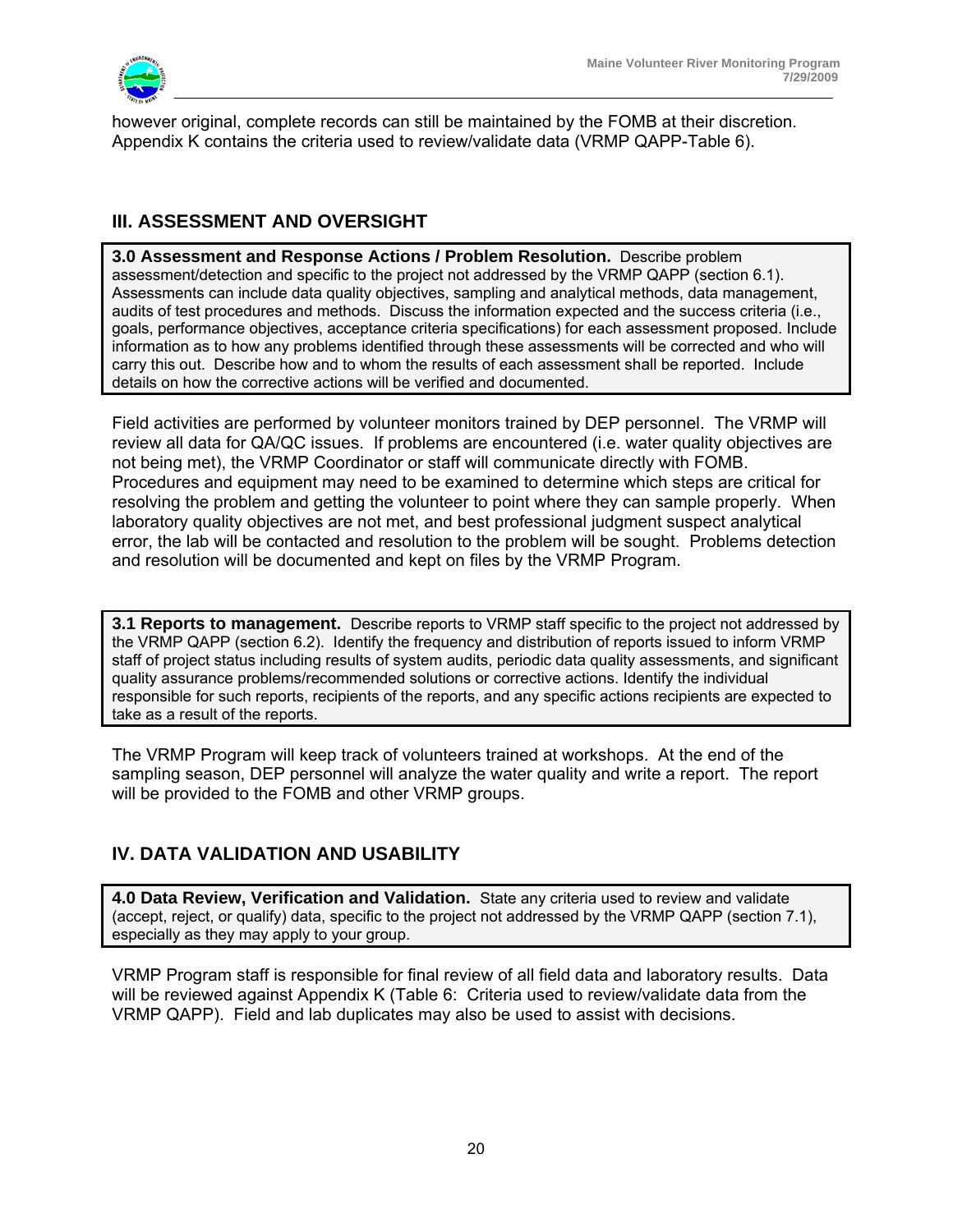

**4.1 Verification and Validation Methods.** Describe any data verification and validation methods not addressed by the VRMP QAPP (section 7.2), especially as they may apply to your group. These may occur at any step from initial data acquisition through the duration of the project. Discuss how issues shall be resolved and the system for resolving such issues. Describe how the results are conveyed to the VRMP and other data users. Provide examples of any forms or checklists to be used. Identify any project-specific calculations required.

VRMP Program staff reviews data submitted by volunteers and the lab for outliers and follows up with the FOMB. Problematic data (as outlined in the above steps) or data collected by volunteers who are not currently certified will not be included in the VRMP water quality database (i.e. EGAD). The "problematic data" may, however, be kept by FOMB and in VRMP files and archives.

**4.2 Reconciliation with Data Quality Objectives.** Describe how it will be determined if the actual data collected meets the data quality objectives described in Section 1.7. If the data does not meet outlined objectives, describe how it will be utilized. Describe how reconciliation with data quality objectives will be documented, issues will be resolved, and how limitations on the use of the data will be reported to decision-makers outside of those identified under the VRMP QAPP (section 7.3).

Data completeness, accuracy and precision will be evaluated periodically by VRMP Coordinator or staff. Sampling collection methods, equipment and procedures will be reviewed by the VRMP Coordinator or staff to identify the source of problems and corrected as necessary. Data will also be periodically evaluated for representativeness and comparability.